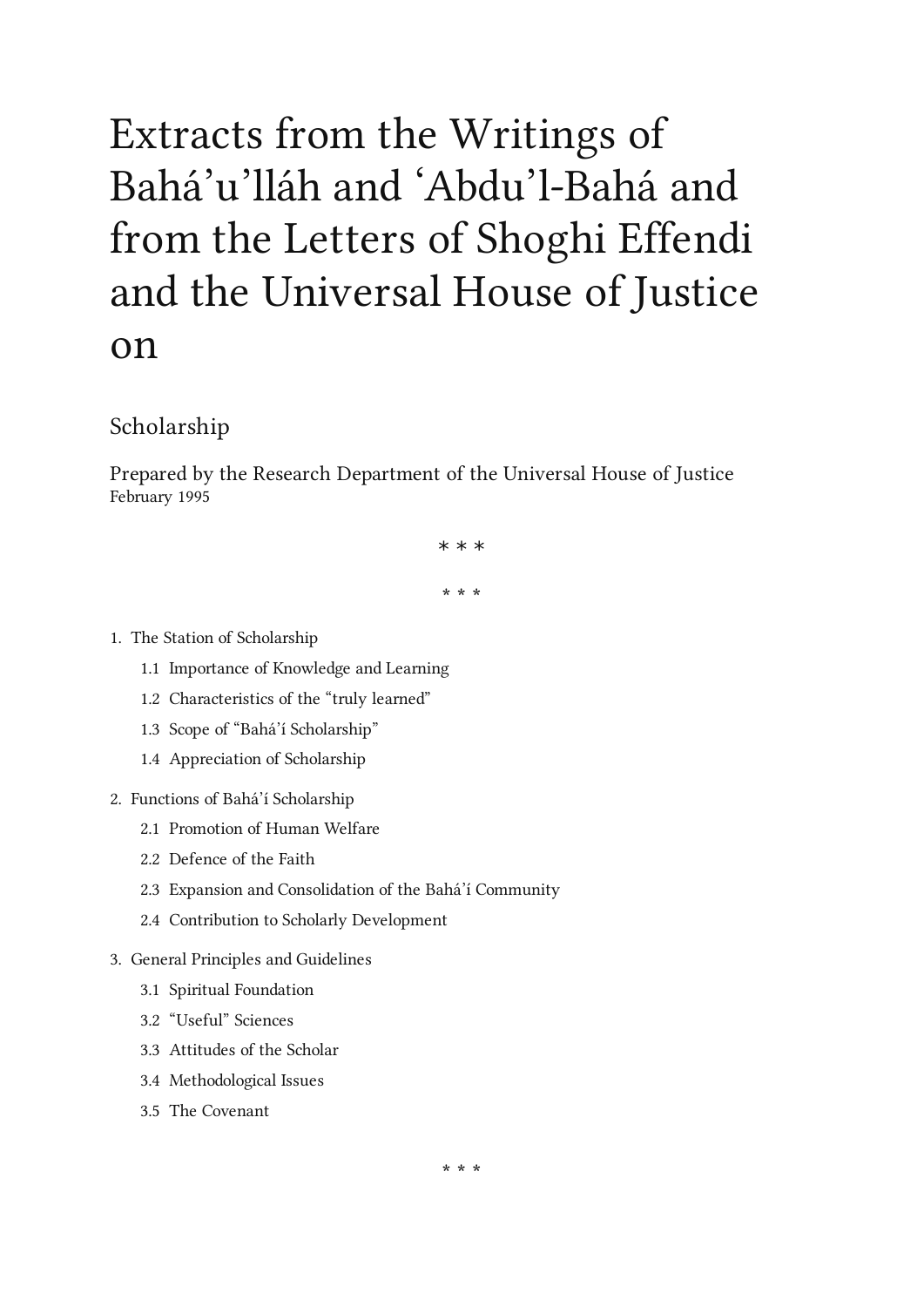#### \* \* \*

#### <span id="page-1-0"></span>1. The Station of Scholarship

#### <span id="page-1-1"></span>1.1 Importance of Knowledge and Learning

#### From the Writings of Bahá'u'lláh

Knowledge is one of the wondrous gifts of God. It is incumbent upon everyone to acquire it. Such arts and material means as are now manifest have been achieved by virtue of His knowledge and wisdom which have been revealed in Epistles and Tablets through His Most Exalted Pen—a Pen out of whose treasury pearls of wisdom and utterance and the arts and crafts of the world are brought to light.

("Tablets of Bahá'u'lláh Revealed after the Kitáb-i-Aqdas" (Wilmette: Bahá'í Publishing Trust, 1988), p. 39) [1]

Knowledge is as wings to man's life, and a ladder for his ascent. Its acquisition is incumbent upon everyone. The knowledge of such sciences, however, should be acquired as can profit the peoples of the earth, and not those which begin with words and end with words. Great indeed is the claim of scientists and craftsmen on the peoples of the world…. In truth, knowledge is a veritable treasure for man, and a source of glory, of bounty, of joy, of exaltation, of cheer and gladness unto him. Thus hath the Tongue of Grandeur spoken in this Most Great Prison.

("Tablets of Bahá'u'lláh Revealed after the Kitáb-i-Aqdas", pp. 51–52) [2]

#### From the Writings and Utterances of 'Abdu'l-Bahá

Make every effort to acquire the advanced knowledge of the day, and strain every nerve to carry forward the divine civilization….

Included must be promotion of the arts, the discovery of new wonders, the expansion of trade, and the development of industry. The methods of civilization and the beautification of the country must also be encouraged; and also to be inculcated is absolute obedience to the Government and total avoidance of any trace of sedition.

(From a Tablet, translated from the Persian) [3]

…I most urgently request the friends of God to make every effort, as much as lieth within their competence, along these lines. The harder they strive to widen the scope of their knowledge, the better and more gratifying will be the result. Let the loved ones of God, whether young or old, whether male or female, each according to his capabilities, bestir themselves and spare no efforts to acquire the various current branches of knowledge, both spiritual and secular, and of the arts.

(From a Tablet, translated from the Arabic) [4]

All blessings are divine in origin, but none can be compared with this power of intellectual investigation and research, which is an eternal gift producing fruits of unending delight. Man is ever partaking of these fruits. All other blessings are temporary; this is an everlasting possession. Even sovereignty has its limitations and overthrow; this is a kingship and dominion which none may usurp or destroy. Briefly, it is an eternal blessing and divine bestowal, the supreme gift of God to man. Therefore, you should put forward your most earnest efforts toward the acquisition of science and arts. The greater your attainment, the higher your standard in the divine purpose. The man of science is perceiving and endowed with vision, whereas he who is ignorant and neglectful of this development is blind. The investigating mind is attentive, alive; the callous and indifferent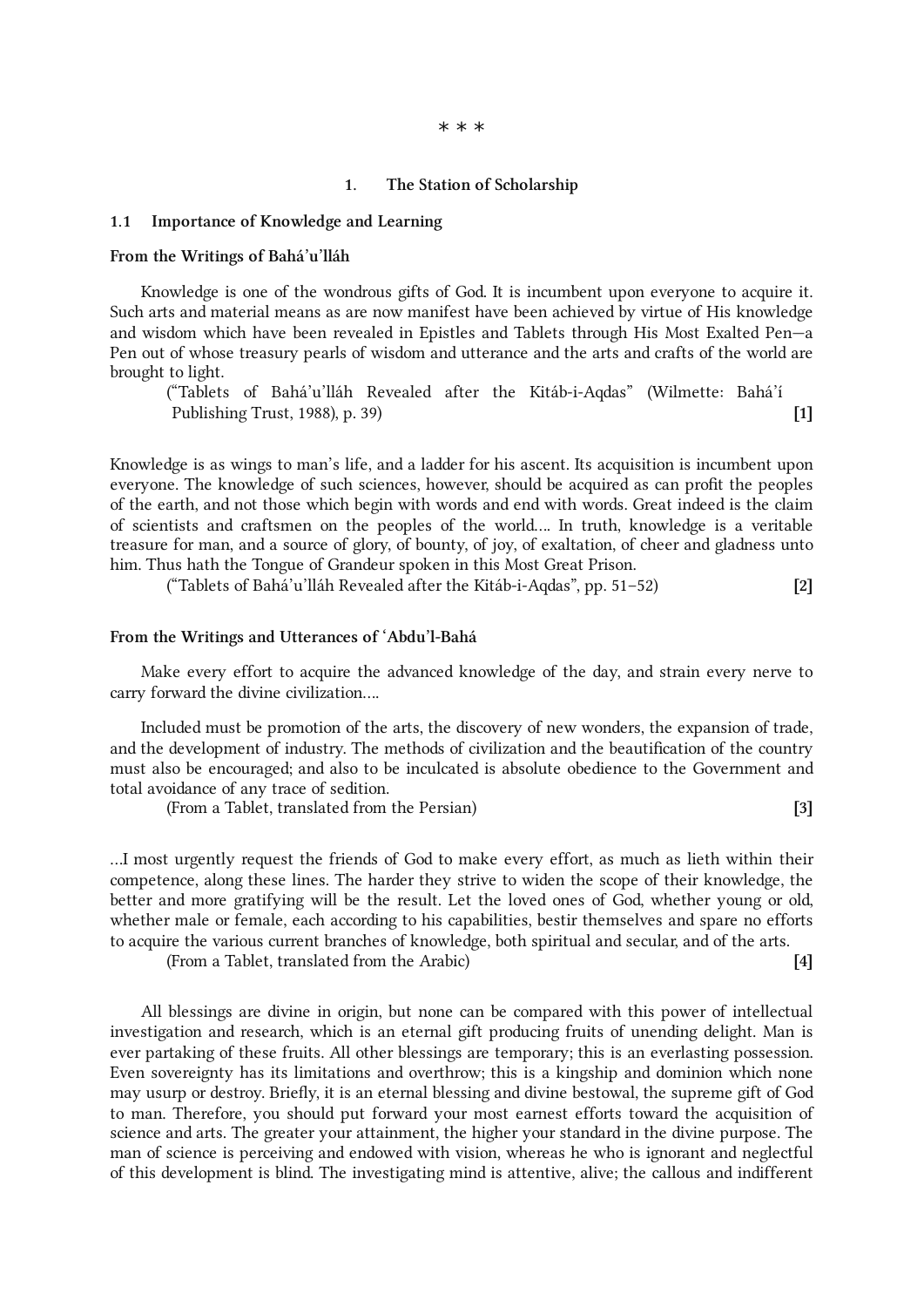mind is deaf and dead. A scientific man is a true index and representative of humanity, for through processes of inductive reasoning and research he is informed of all that appertains to humanity, its status, conditions and happenings. He studies the human body politic, understands social problems and weaves the web and texture of civilization. In fact, science may be likened to a mirror wherein the infinite forms and images of existing things are revealed and reflected. It is the very foundation of all individual and national development. Without this basis of investigation, development is impossible. Therefore, seek with diligent endeavour the knowledge and attainment of all that lies within the power of this wonderful bestowal.

("The Promulgation of Universal Peace: Talks Delivered by 'Abdu'l-Bahá during His Visit to the United States and Canada in 1912" (Wilmette: Bahá'í Publishing Trust, 1982), p. 50) [5]

#### From a Letter Written on Behalf of Shoghi Effendi

…Bahá'u'lláh considered education as one of the most fundamental factors of a true civilization. This education, however, in order to be adequate and fruitful, should be comprehensive in nature and should take into consideration not only the physical and the intellectual side of man but also his spiritual and ethical aspects.

(9 July 1931 to an individual believer) [6]

#### <span id="page-2-0"></span>1.2 Characteristics of the "Truly Learned"

#### From the Writings of Bahá'u'lláh

Happy are ye, O ye the learned ones in Bahá. By the Lord! Ye are the billows of the Most Mighty Ocean, the stars of the firmament of Glory, the standards of triumph waving betwixt earth and heaven. Ye are the manifestations of steadfastness amidst men and the daysprings of Divine Utterance to all that dwell on earth.

(The Kitáb-i-Aqdas, paragraph 173) [7]

The Great Being saith: The man of consummate learning and the sage endowed with penetrating wisdom are the two eyes to the body of mankind. God willing, the earth shall never be deprived of these two greatest gifts.

("Tablets of Bahá'u'lláh Revealed after the Kitáb-i-Aqdas", p. 171) [8]

Know thou that he is truly learned who hath acknowledged My Revelation, and drunk from the Ocean of My knowledge, and soared in the atmosphere of My love, and cast away all else besides Me, and taken firm hold on that which hath been sent down from the Kingdom of My wondrous utterance. He, verily, is even as an eye unto mankind, and as the spirit of life unto the body of all creation. Glorified be the All-Merciful Who hath enlightened him, and caused him to arise and serve His great and mighty Cause. Verily, such a man is blessed by the Concourse on high, and by them who dwell within the Tabernacle of Grandeur, who have quaffed My sealed Wine in My name, the Omnipotent, the All-Powerful.

("Tablets of Bahá'u'lláh Revealed after the Kitáb-i-Aqdas", pp. 207–208) [9]

Consider, how can he that faileth in the day of God's Revelation to attain unto the grace of the "Divine Presence" and to recognize His Manifestation, be justly called learned, though he may have spent aeons in the pursuit of knowledge, and acquired all the limited and material learning of men? It is surely evident that he can in no wise be regarded as possessed of true knowledge. Whereas, the most unlettered of all men, if he be honoured with this supreme distinction, he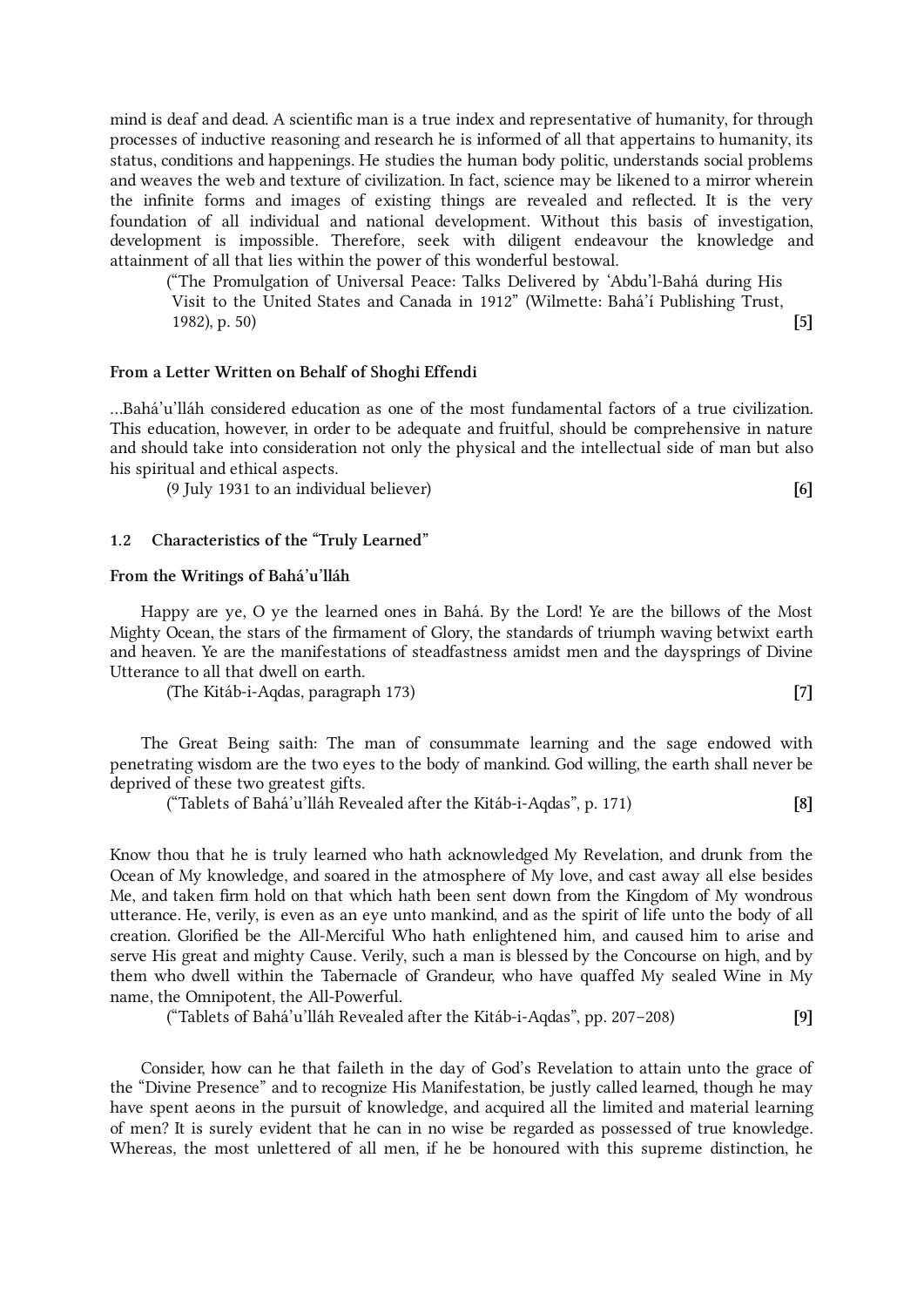verily is accounted as one of those divinely-learned men whose knowledge is of God; for such a man hath attained the acme of knowledge, and hath reached the furthermost summit of learning.

("The Kitáb-i-Íqán" (Wilmette: Bahá'í Publishing Trust, 1983), pp. 145–146) [10]

# From the Writings of 'Abdu'l-Bahá

…there are those famed and accomplished men of learning, possessed of praiseworthy qualities and vast erudition, who lay hold on the strong handle of the fear of God and keep to the ways of salvation. In the mirror of their minds the forms of transcendent realities are reflected, and the lamp of their inner vision derives its light from the sun of universal knowledge. They are busy by night and by day with meticulous research into such sciences as are profitable to mankind, and they devote themselves to the training of students of capacity. It is certain that to their discerning taste, the proffered treasures of kings would not compare with a single drop of the waters of knowledge, and mountains of gold and silver could not outweigh the successful solution of a difficult problem. To them, the delights that lie outside their work are only toys for children, and the cumbersome load of unnecessary possessions is only good for the ignorant and base. Content, like the birds, they give thanks for a handful of seeds, and the song of their wisdom dazzles the minds of the world's most wise….

…the happiness and greatness, the rank and station, the pleasure and peace, of an individual have never consisted in his personal wealth, but rather in his excellent character, his high resolve, the breadth of his learning, and his ability to solve difficult problems….

For every thing, however, God has created a sign and symbol, and established standards and tests by which it may be known. The spiritually learned must be characterized by both inward and outward perfections; they must possess a good character, an enlightened nature, a pure intent, as well as intellectual power, brilliance and discernment, intuition, discretion and foresight, temperance, reverence, and a heartfelt fear of God. For an unlit candle, however great in diameter and tall, is no better than a barren palm tree or a pile of dead wood….

<span id="page-3-0"></span>An authoritative Tradition states: "As for him who is one of the learned:<sup>[1](#page-23-0)</sup> he must guard himself, defend his faith, oppose his passions and obey the commandments of his Lord. It is then the duty of the people to pattern themselves after him."

("The Secret of Divine Civilization" (Wilmette: Bahá'í Publishing Trust, 1990), pp. 21– 22; pp. 23–24; pp. 33–34) [11]

#### From Letters Written on Behalf of Shoghi Effendi

In connection with the question as to whether Bahá'ís should be familiar with the different sciences and branches of study, Shoghi Effendi wishes me to inform you that both Bahá'u'lláh and 'Abdu'l-Bahá have given a very high position to men of culture and knowledge and Bahá'u'lláh says in one of His Tablets that respect shown to such people is incumbent upon all Bahá'ís. Furthermore there is no doubt that familiarity with different branches of study widens one's point of view and we can then understand and realize the significance of the Bahá'í Movement and its principles much more.

(14 December 1924 to an individual believer) [12]

The Cause needs more Bahá'í scholars, people who not only are devoted to it and believe in it and are anxious to tell others about it, but also who have a deep grasp of the Teachings and their significance, and who can correlate its beliefs with the current thoughts and problems of the people of the world.

(21 October 1943 to an individual believer) [13]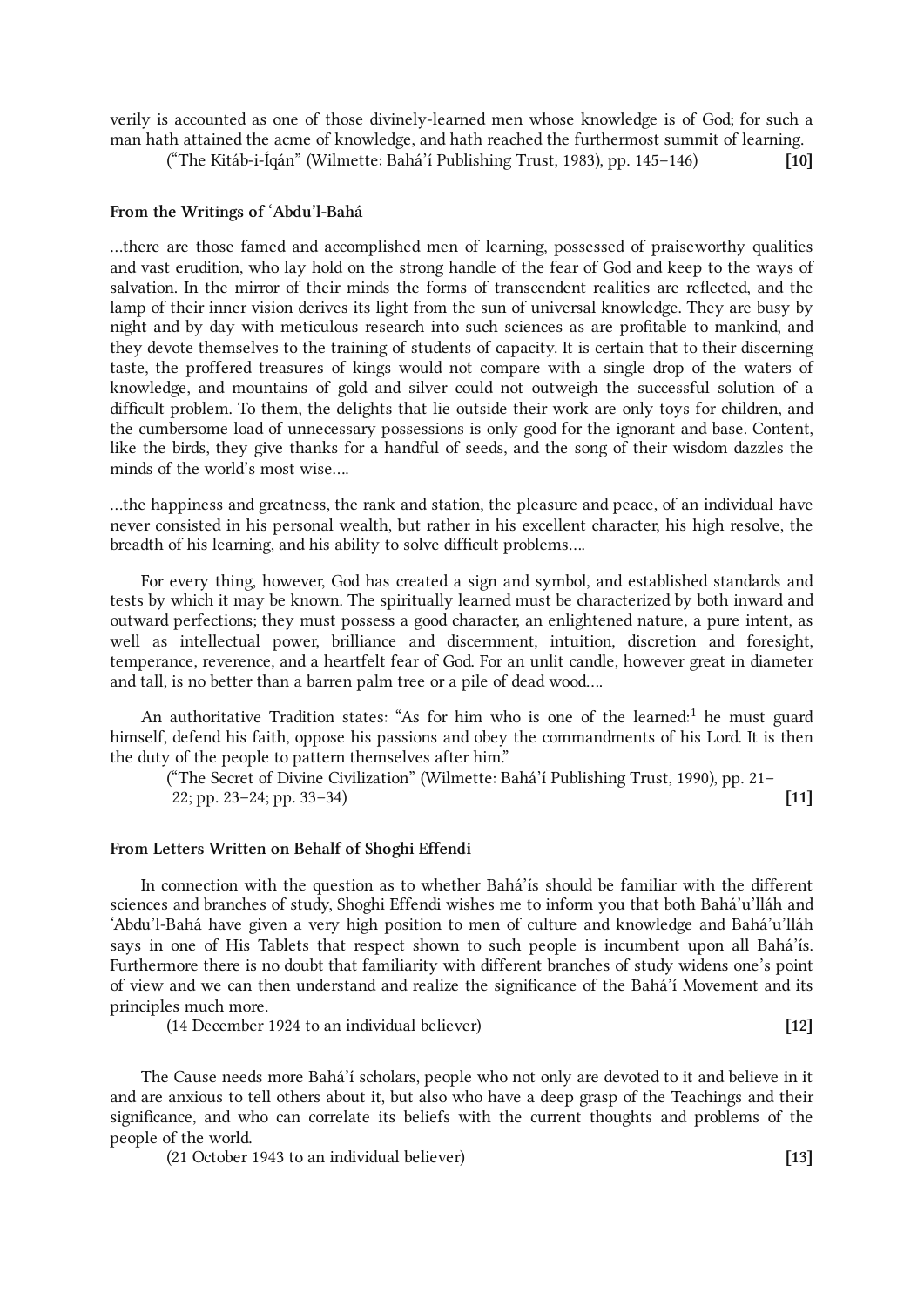#### <span id="page-4-0"></span>1.3 Scope of "Bahá'í Scholarship"

#### From a Letter Written on Behalf of the Universal House of Justice

At this early stage in the development of the Faith, it would not be useful to propound a highly restrictive definition of the term "Bahá'í scholarship". In a letter written on behalf of the House of Justice to an Association for Bahá'í Studies recently, it is stated that:

The House of Justice advises you not to attempt to define too narrowly the form that Bahá'í scholarship should take, or the approach that scholars should adopt. Rather should you strive to develop within your Association respect for a wide range of approaches and endeavours. No doubt there will be some Bahá'ís who will wish to work in isolation, while others will desire consultation and collaboration with those having similar interests. Your aim should be to promote an atmosphere of mutual respect and tolerance within which will be included scholars whose principal interest is in theological issues as well as those scholars whose interests lie in relating the insights provided by the Bahá'í teachings to contemporary thought in the arts and sciences.

A similar diversity should characterize the endeavours pursued by Bahá'í scholars, accommodating their interests and skills as well as the needs of the Faith. The course of world events, the development of new trends of thought and the extension of the teaching work all tend to highlight attractive and beneficial areas to which Bahá'í scholars might well direct their attention. Likewise, the expansion of the activities of the Bahá'í International Community in its relationship with United Nations agencies and other international bodies creates attractive opportunities for scholars to make a direct and highly valued contribution to the enhancement of the prestige of the Faith and to its proclamation within an influential and receptive stratum of society. As the Bahá'í community continues to emerge inexorably from obscurity, it will be confronted by enemies, from both within and without, whose aim will be to malign and misrepresent its principles, so that its admirers might be disillusioned and the faith of its adherents might be shaken; Bahá'í scholars have a vital role to play in the defence of the Faith through their contribution to anticipatory measures and their response to defamatory accusations levelled against the Faith.

Thus, there should be room within the scope of Bahá'í scholarship to accommodate not only those who are interested in theological issues and in the historical origins of the Faith, but also those who are interested in relating the Bahá'í Teachings to their field of academic or professional interest, as well as those believers who may lack formal academic qualifications but who have, through their perceptive study of the Teachings, acquired insights which are of interest to others….

The House of Justice wishes to avoid use of the terms "Bahá'í scholarship" and "Bahá'í scholars" in an exclusive sense, which would effectively establish a demarcation between those admitted into this category and those denied entrance to it. It is clear that such terms are relative, and that what is a worthy scholarly endeavour by a Bahá'í, when compared to the activities of those with whom he is in contact, may well be regarded as of vastly lesser significance when measured against the accomplishments of the outstanding scholars which the Faith has produced. The House of Justice seeks the creation of a Bahá'í community in which the members encourage each other, where there is respect for accomplishment, and a common realization that every one is, in his or her own way, seeking to acquire a deeper understanding of the Revelation of Bahá'u'lláh and to contribute to the advancement of the Faith.

(19 October 1993 to an individual believer) [14]

#### <span id="page-4-1"></span>1.4 Appreciation of Scholarship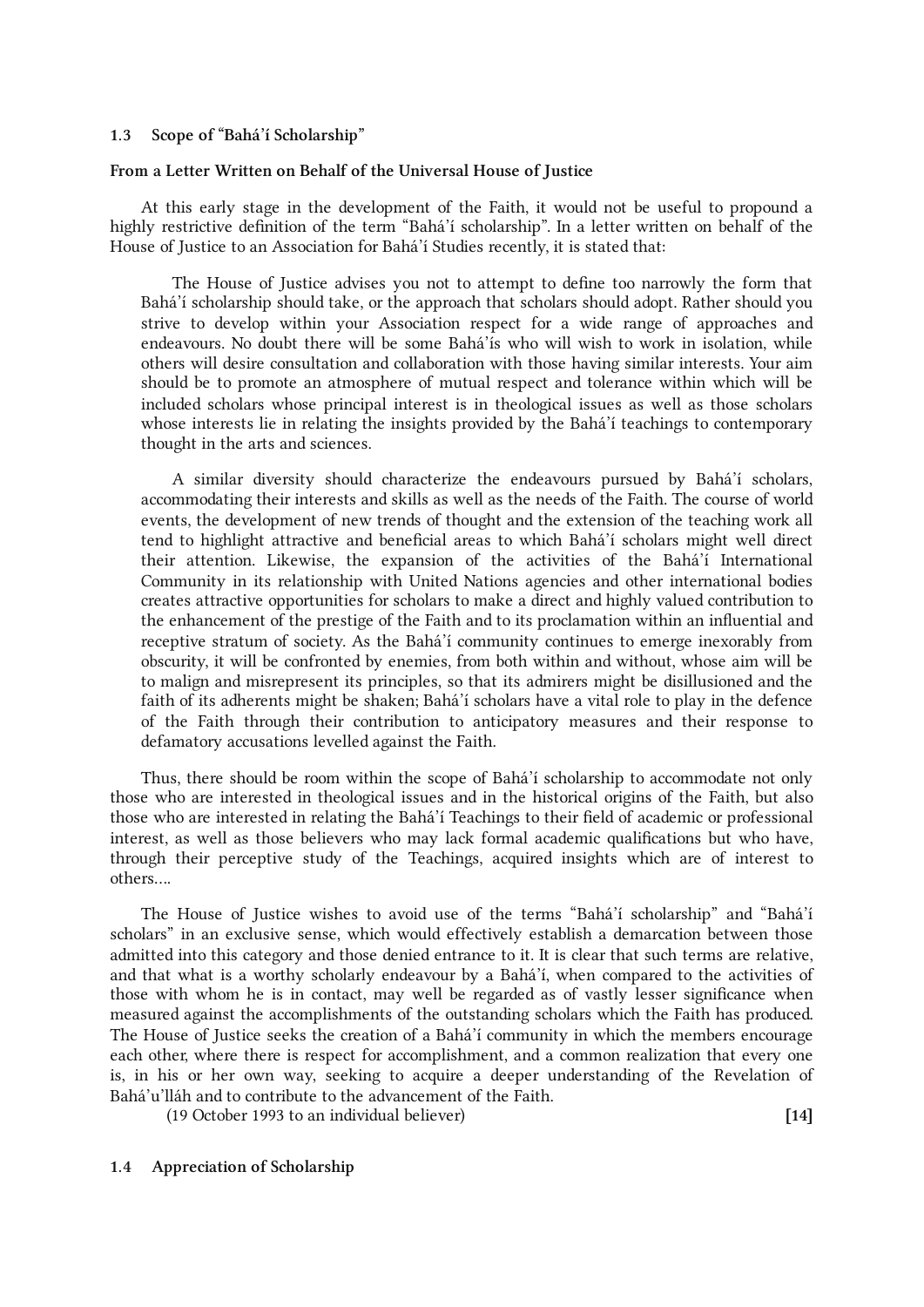#### From the Writings of Bahá'u'lláh

Respect ye the divines and learned amongst you, they whose conduct accords with their professions, who transgress not the bounds which God hath fixed, whose judgments are in conformity with His behests as revealed in His Book. Know ye that they are the lamps of guidance unto them that are in the heavens and on the earth. They who disregard and neglect the divines and learned that live amongst them—these have truly changed the favour with which God hath favoured them.

("Gleanings from the Writings of Bahá'u'lláh" (Wilmette: Bahá'í Publishing Trust, 1983), section LXVI) [15]

O people of God! Righteous men of learning who dedicate themselves to the guidance of others and are freed and well guarded from the promptings of a base and covetous nature are, in the sight of Him Who is the Desire of the world, stars of the heaven of true knowledge. It is essential to treat them with deference. They are indeed fountains of soft-flowing water, stars that shine resplendent, fruits of the blessed Tree, exponents of celestial power, and oceans of heavenly wisdom. Happy is he that followeth them. Verily such a soul is numbered in the Book of God, the Lord of the mighty Throne, among those with whom it shall be well.

("Tablets of Bahá'u'lláh Revealed after the Kitáb-i-Aqdas", pp. 96–97) [16]

Beware, O My loved ones, lest ye despise the merits of My learned servants whom God hath graciously chosen to be the exponents of His Name "the Fashioner" amidst mankind. Exert your utmost endeavour that ye may develop such crafts and undertakings that everyone, whether young or old, may benefit therefrom. We are quit of those ignorant ones who fondly imagine that Wisdom is to give vent to one's idle imaginings and to repudiate God, the Lord of all men; even as We hear some of the heedless voicing such assertions today.

("Tablets of Bahá'u'lláh Revealed after the Kitáb-i-Aqdas", pp. 150–151) [17]

#### From the Writings and Utterances of 'Abdu'l-Bahá

…the religion of God is the promoter of truth, the founder of science and knowledge, it is full of goodwill for learned men; it is the civilizer of mankind, the discoverer of the secrets of nature, and the enlightener of the horizons of the world. Consequently, how can it be said to oppose knowledge? God forbid! Nay, for God, knowledge is the most glorious gift of man and the most noble of human perfections. To oppose knowledge is ignorant, and he who detests knowledge and science is not a man, but rather an animal without intelligence. For knowledge is light, life, felicity, perfection, beauty and the means of approaching the Threshold of Unity. It is the honour and glory of the world of humanity, and the greatest bounty of God. Knowledge is identical with guidance, and ignorance is real error.

("Some Answered Questions" (Wilmette: Bahá'í Publishing Trust, 1984), p. 137) [18]

There are certain pillars which have been established as the unshakeable supports of the Faith of God. The mightiest of these is learning and the use of the mind, the expansion of consciousness, and insight into the realities of the universe and the hidden mysteries of Almighty God.

To promote knowledge is thus an inescapable duty imposed on every one of the friends of God. It is incumbent upon that Spiritual Assembly, that assemblage of God, to exert every effort to educate the children, so that from infancy they will be trained in Bahá'í conduct and the ways of God, and will, even as young plants, thrive and flourish in the soft-flowing waters that are the counsels and admonitions of the Blessed Beauty.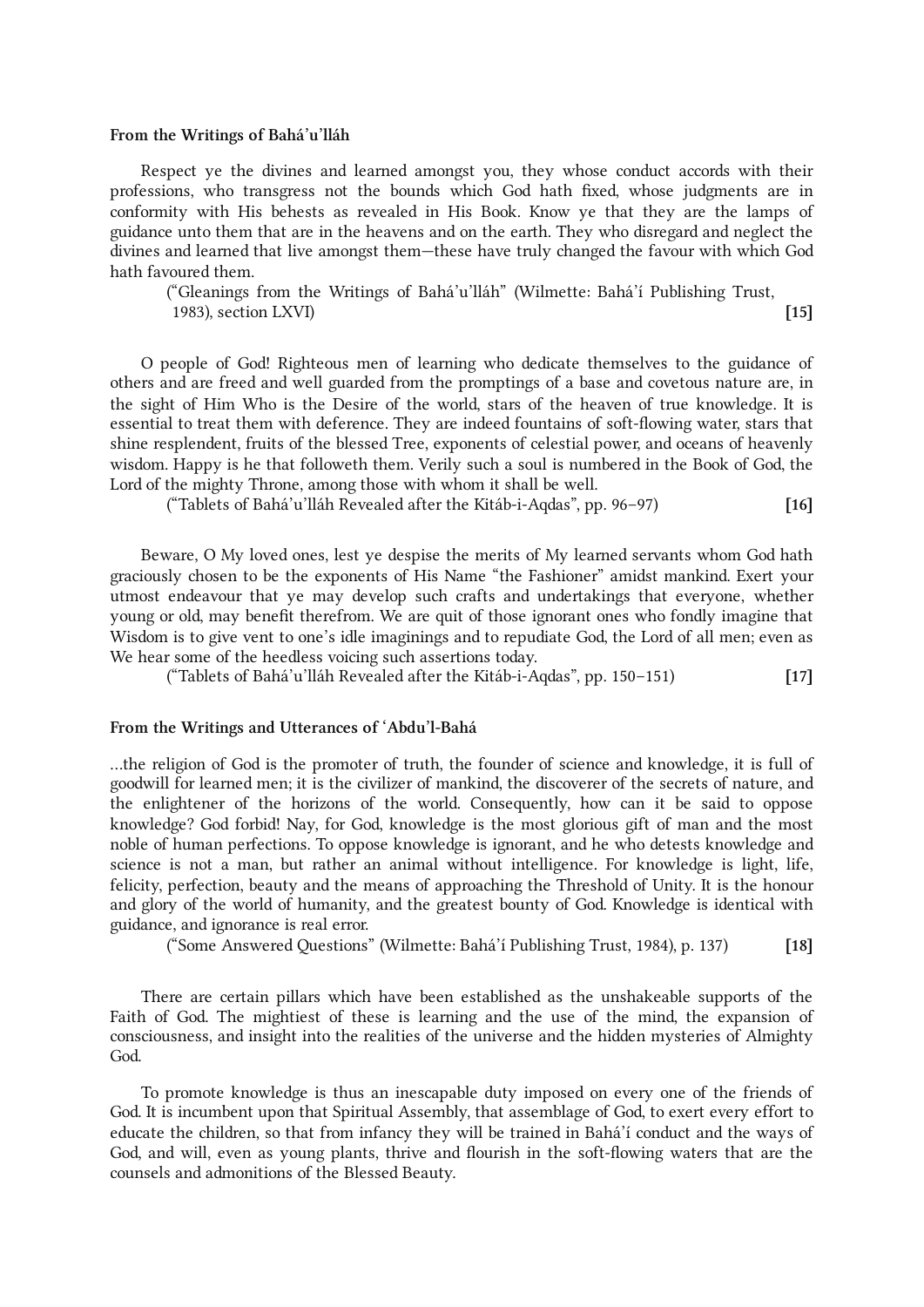#### ("Selections from the Writings of 'Abdu'l-Bahá" (Haifa: Bahá'í World Centre, 1982), section 97)  $\left[19\right]$

#### From a Letter Written by Shoghi Effendi

The responsibilities of the members of the Spiritual Assemblies that are engaged in teaching the Cause of God in Eastern lands have been clearly laid down in the holy Texts….

They further impress upon them the virtue of trustworthiness and godliness, of purity of motive, kindliness of heart, and detachment from the fetters of this material world…. They urge them to make detailed inquiry into the various branches of contemporary learning—arts and sciences alike—and to concentrate their attention on serving the general interests of the people; to deepen themselves by attentive study of the sacred Texts, and to apply the divine guidance they contain to the circumstances, needs and conditions of society today; to refrain from entering into the tangled affairs of political parties and to have neither concern for, nor involvement in, the controversies of politicians, the wranglings of theologians or any of the ailing social theories current amongst men.

They finally exhort them to be sincerely obedient, in both thought and word, to the laws duly enacted by the government of the realm, and to distance themselves from the methods, concepts and ill-grounded arguments of extreme traditionalists and modernists alike; to accord honour, veneration and respect to—and endorse the efforts of—exponents of the arts and sciences, and to esteem and revere those who are possessed of extensive knowledge and scholarly erudition; to uphold the right of freedom of conscience; and to abstain from criticizing and disparaging the manners, customs and beliefs of other individuals, peoples and nations.

(30 January 1926 to the Spiritual Assemblies in Iran, translated from the Persian) [20]

#### <span id="page-6-0"></span>2. Functions of Bahá'í Scholarship

#### <span id="page-6-1"></span>2.1 Promotion of Human Welfare

#### From the Writings of Bahá'u'lláh

The Great Being saith: The learned of the day must direct the people to acquire those branches of knowledge which are of use, that both the learned themselves and the generality of mankind may derive benefits therefrom. Such academic pursuits as begin and end in words alone have never been and will never be of any worth. The majority of Persia's learned doctors devote all their lives to the study of a philosophy the ultimate yield of which is nothing but words.

("Tablets of Bahá'u'lláh Revealed after the Kitáb-i-Aqdas", p. 169) [21]

True learning is that which is conducive to the well-being of the world, not to pride and selfconceit, or to tyranny, violence and pillage.

(From a Tablet, translated from the Persian) [22]

#### From the Writings of 'Abdu'l-Bahá

The primary, the most urgent requirement is the promotion of education. It is inconceivable that any nation should achieve prosperity and success unless this paramount, this fundamental concern is carried forward. The principal reason for the decline and fall of peoples is ignorance. Today the mass of the people are uninformed even as to ordinary affairs, how much less do they grasp the core of the important problems and complex needs of the time.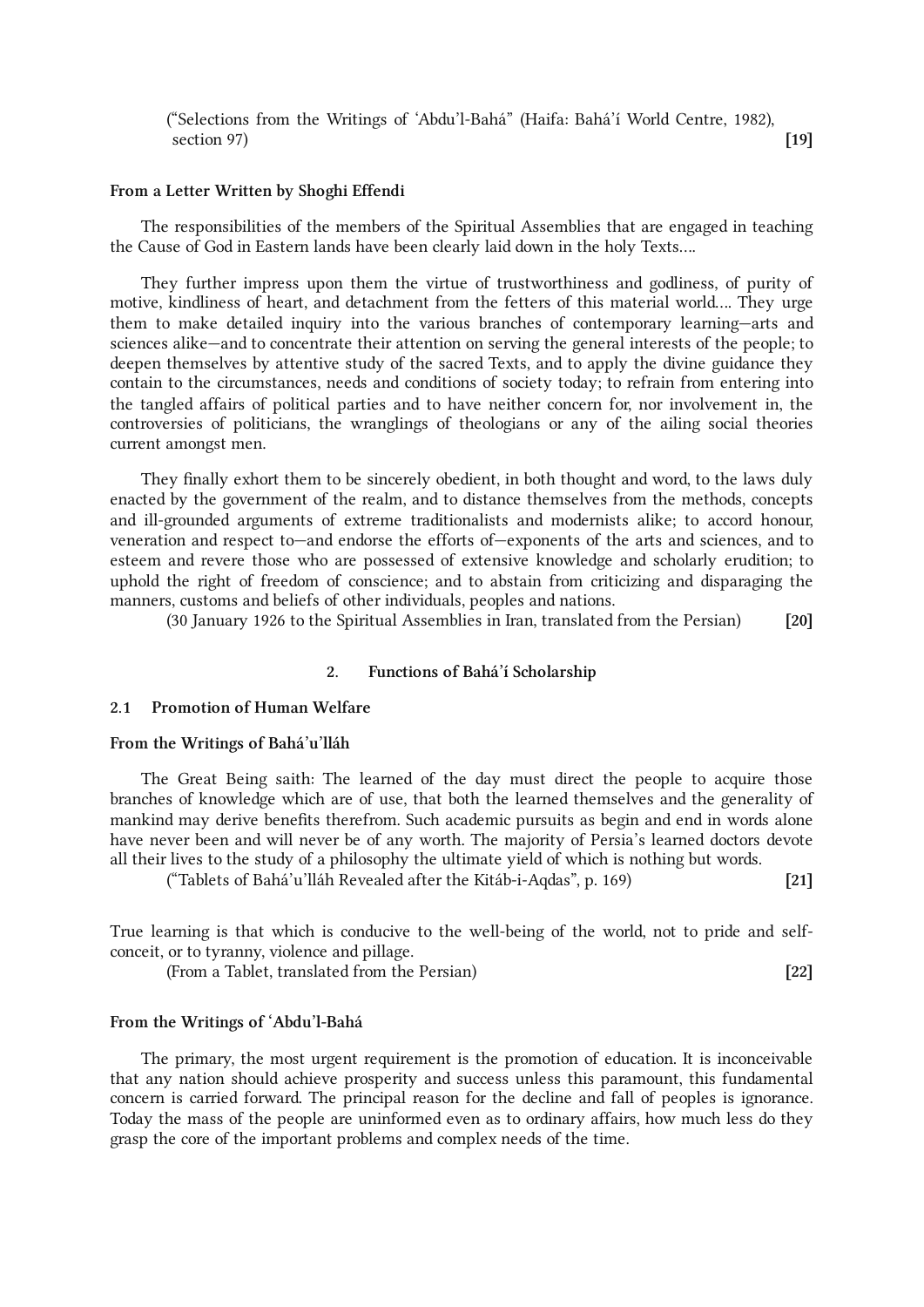It is therefore urgent that beneficial articles and books be written, clearly and definitely establishing what the present-day requirements of the people are, and what will conduce to the happiness and advancement of society. These should be published and spread throughout the nation, so that at least the leaders among the people should become, to some degree, awakened, and arise to exert themselves along those lines which will lead to their abiding honour. The publication of high thoughts is the dynamic power in the arteries of life; it is the very soul of the world. Thoughts are boundless sea, and the effects and varying conditions of existence are as the separate forms and individual limits of the waves; not until the sea boils up will the waves rise and scatter their pearls of knowledge on the shore of life….

Public opinion must be directed toward whatever is worthy of this day, and this is impossible except through the use of adequate arguments and the adducing of clear, comprehensive and conclusive proofs. For the helpless masses know nothing of the world, and while there is no doubt that they seek and long for their own happiness, yet ignorance like a heavy veil shuts them away from it….

It is, furthermore, a vital necessity to establish schools…. If necessary, education should even be made compulsory. Until the nerves and arteries of the nation stir into life, every measure that is attempted will prove vain; for the people are as the human body, and determination and the will to struggle are as the soul, and a soulless body does not move.

("The Secret of Divine Civilization", pp.  $109-110$ ; pp.  $111-112$ ) [23]

#### From a Letter Written on Behalf of Shoghi Effendi

The news of the co-operation of the Bahá'í young men and women in Montreal, their establishment of a group for study and discussion, the sane and sober expression of their methods as expressed in the programme you had enclosed, and their thoughtful and enthusiastic outlook upon the future, all these have helped to create the liveliest hopes and the deepest satisfaction in the heart of our Guardian. It is indeed with no little pleasure that he welcomes the active cooperation of his young friends in Montreal, and he sincerely trusts that with an adequate study of the proper teachings and their spiritual significance coupled with a sufficient knowledge of the problems and perplexities that the world is beset with, you will be able to render great services to the Cause and therefore to humanity.

(20 March 1929 to an individual believer) [24]

#### From a Letter of the Universal House of Justice

The further emergence of the Faith from obscurity is reflected in distinctive ways. In learned circles, in reference works and in the media, the Faith is increasingly being referred to as a "principal" or "major" world religion…. The exposure of influential segments of the public to Bahá'í ideas in such areas as peace, the environment, status of women, education and literacy, has induced a response which increasingly calls upon the Bahá'ís to participate with others in a range of projects associated with governments or with non-governmental organizations.

Moreover, such exposure is creating in the public mind the realization that the Faith has answers to current problems and thus the expectation that the Bahá'í community should take a more active part in public affairs….

…Bahá'í projects of social and economic development have greatly multiplied and brought much credit to the community in the examples of the power of group initiative and voluntary consultative action that have been set in numerous places…. Some projects have been so distinguished in their achievements as to be given public notice through the citations and awards of governments and international non-governmental agencies.

(Riḍván 1992 to the Bahá'ís of the World) [25]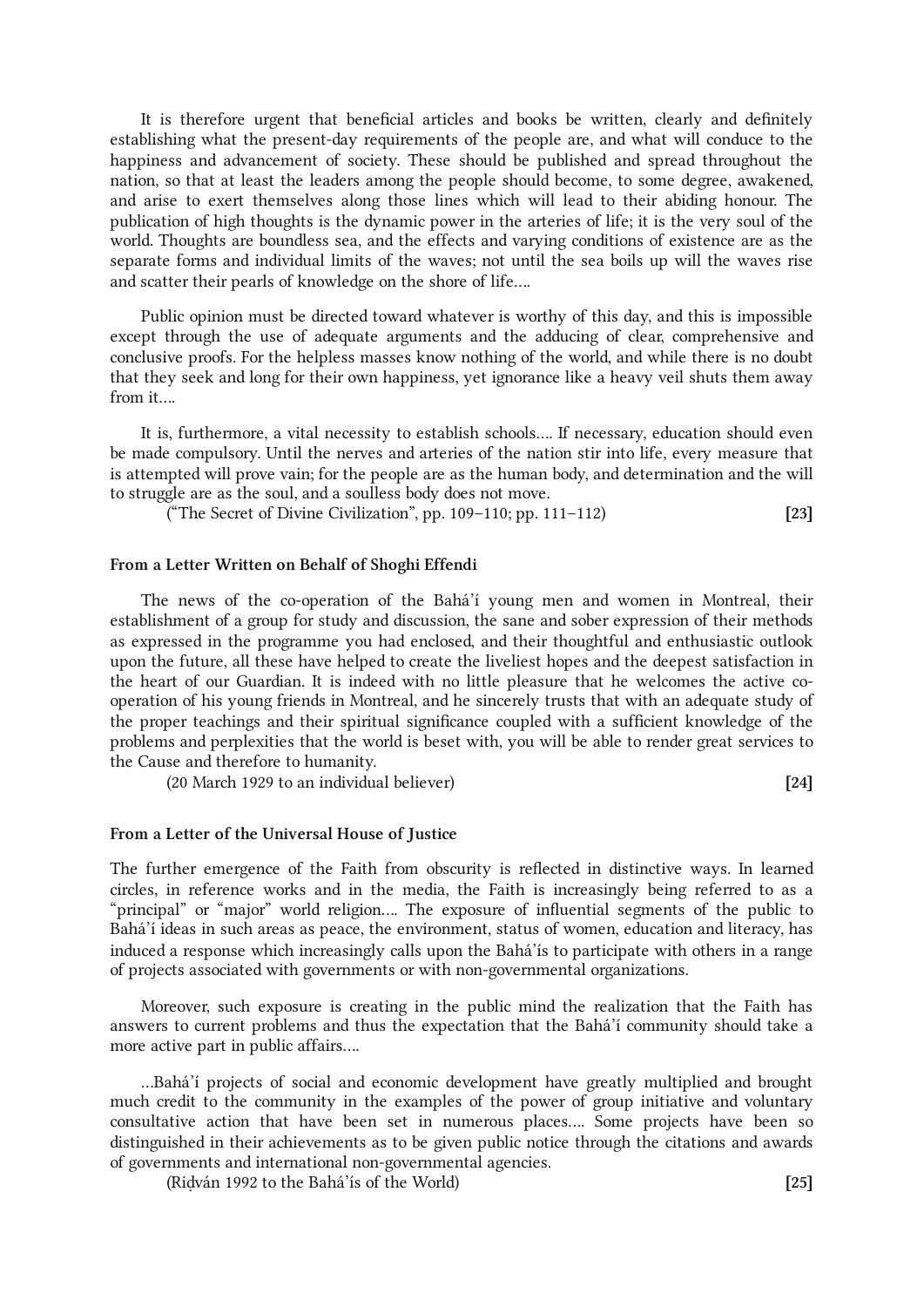#### <span id="page-8-0"></span>2.2 Defence of the Faith

#### From the Writings of Bahá'u'lláh

If any man were to arise to defend, in his writings, the Cause of God against its assailants, such a man, however inconsiderable his share, shall be so honoured in the world to come that the Concourse on high would envy his glory. No pen can depict the loftiness of his station, neither can any tongue describe its splendour. For whosoever standeth firm and steadfast in this holy, this glorious, and exalted Revelation, such power shall be given him as to enable him to face and withstand all that is in heaven and on earth. Of this God is Himself a witness.

("Gleanings from the Writings of Bahá'u'lláh", section CLIV) [26]

#### From the Writings of 'Abdu'l-Bahá

The second of these spiritual standards which apply to the possessor of knowledge is that he should be the defender of his faith. It is obvious that these holy words do not refer exclusively to searching out the implications of the Law, observing the forms of worship, avoiding greater and lesser sins, practicing the religious ordinances, and by all these methods, protecting the Faith. They mean rather that the whole population should be protected in every way; that every effort should be exerted to adopt a combination of all possible measures to raise up the Word of God, increase the number of believers, promote the Faith of God and exalt it and make it victorious over other religions.

("The Secret of Divine Civilization", p. 41) [27]

#### From Letters Written on Behalf of Shoghi Effendi

Shoghi Effendi was delighted to hear of your conversation with Sir …. How much he hopes to have such scholars obtain a true understanding of the spirit and teaching of the Cause and arise to dissipate that veil of misconceptions that is prejudicing the mind of the scholars in the western world. The Cause is in great need for such competent and spiritually minded men who after a thorough study of the Movement would share with the world the fruit of their labours.

(11 March 1929 to an individual believer) [28]

There is an answer in the teachings for everything; unfortunately the majority of the Bahá'ís, however intensely devoted and sincere they may be, lack for the most part the necessary scholarship and wisdom to reply to and refute the claims and attacks of people with some education and standing.

(25 September 1942 to an individual believer) [29]

#### <span id="page-8-1"></span>2.3 Expansion and Consolidation of the Bahá'í Community

#### From the Writings of 'Abdu'l-Bahá

Pure souls, such as Mírzá Abu'l-Faḍl, upon him be the Glory of God, spend their nights and days in demonstrating the truth of the Revelation, by adducing conclusive and brilliant proofs and expanding the verities of the Faith, by lifting the veils, promoting the religion of God and spreading His fragrances.

(From a Tablet, translated from the Persian) [30]

#### From Letters Written on Behalf of Shoghi Effendi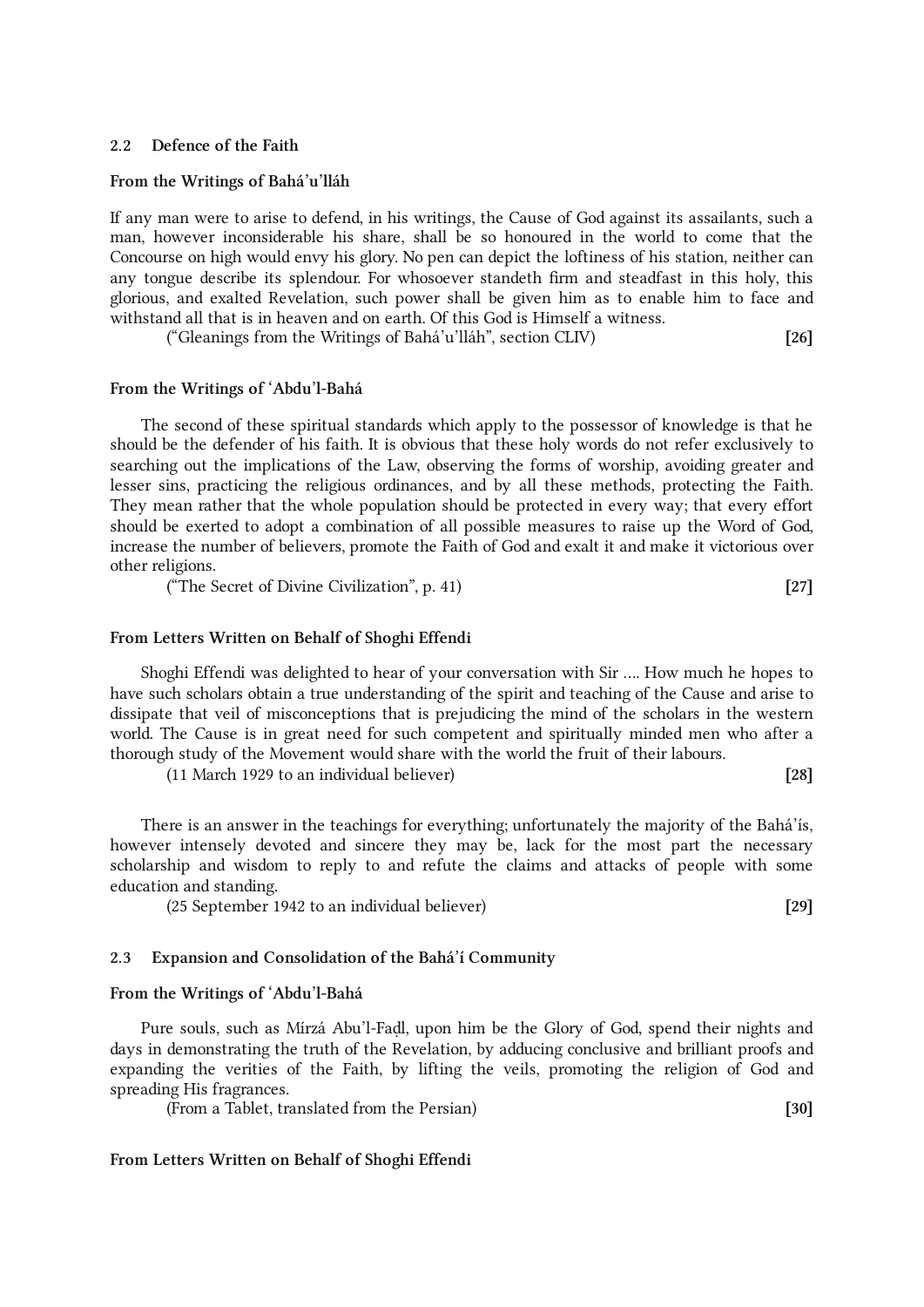We had heard through various channels the wonderful way your children had grown to speak about the Cause in public. Shoghi Effendi's hope is that they will, the three of them, become able and devoted speakers on the Cause and subjects akin to it. To do this properly they will need a firm foundation of scientific and literary training which fortunately they are obtaining. It is just as important for the Bahá'í young boys and girls to become properly educated in colleges of high standing as it is to be spiritually developed. The mental as well as the spiritual side of the youth has to be developed before he can serve the Cause efficiently.

| (28 November 1926 to an individual believer) |  |
|----------------------------------------------|--|
|                                              |  |

The university training which you are receiving at present will be of immense help to you in your efforts to present the Message in intellectual circles. In these days when people are so sceptical about religion and look with so much contempt towards religious organizations and movements, there seems to be more need than ever for our young Bahá'ís to be well equipped intellectually, so that they may be in a position to present the Message in a befitting way, and in a manner that would convince every unbiased observer of the effectiveness and power of the Teachings.

(5 May 1934 to an individual believer) [32]

Young men and women in the Faith must be deep and thoughtful scholars of its teachings, so that they can teach in a way that will convince people that all the problems facing them have a remedy. They must grasp the Administration, so that they can wisely and efficiently administer the ever-growing affairs of the Cause; and they must exemplify the Bahá'í way of living. All this is not easy—but the Guardian is always encouraged to see the spirit animating such young believers as yourself. He has high hopes of what your generation will accomplish.

(12 May 1944 to an individual believer) [33]

If the Bahá'ís want to be really effective in teaching the Cause they need to be much better informed and able to discuss intelligently, intellectually, the present condition of the world and its problems. We need Bahá'í scholars, not only people far, far more deeply aware of what our teachings really are, but also well-read and well-educated people, capable of correlating our teachings to the current thoughts of the leaders of society.

We Bahá'ís should, in other words, arm our minds with knowledge in order to better demonstrate to, especially, the educated classes, the truths enshrined in our Faith.

(5 July 1949 to an individual believer) [34]

#### From a Letter Written on Behalf of the Universal House of Justice

The Universal House of Justice … regards Bahá'í scholarship as of great potential importance for the development and consolidation of the Bahá'í community as it emerges from obscurity….

(3 January 1979 to participants in an academic seminar) [35]

#### <span id="page-9-0"></span>2.4 Contribution to Scholarly Development

## From Letters Written on Behalf of Shoghi Effendi

He was very happy to hear from you, and to see with what keen appreciation and interest you are studying the teachings of Bahá'u'lláh. One could truly say that the longer one studies them, the more one finds in them. They are the very essence from which thinkers and scientists and humanitarians of the future will derive inspiration and guidance for their work.

(10 December 1942 to a Bahá'í summer school) [36]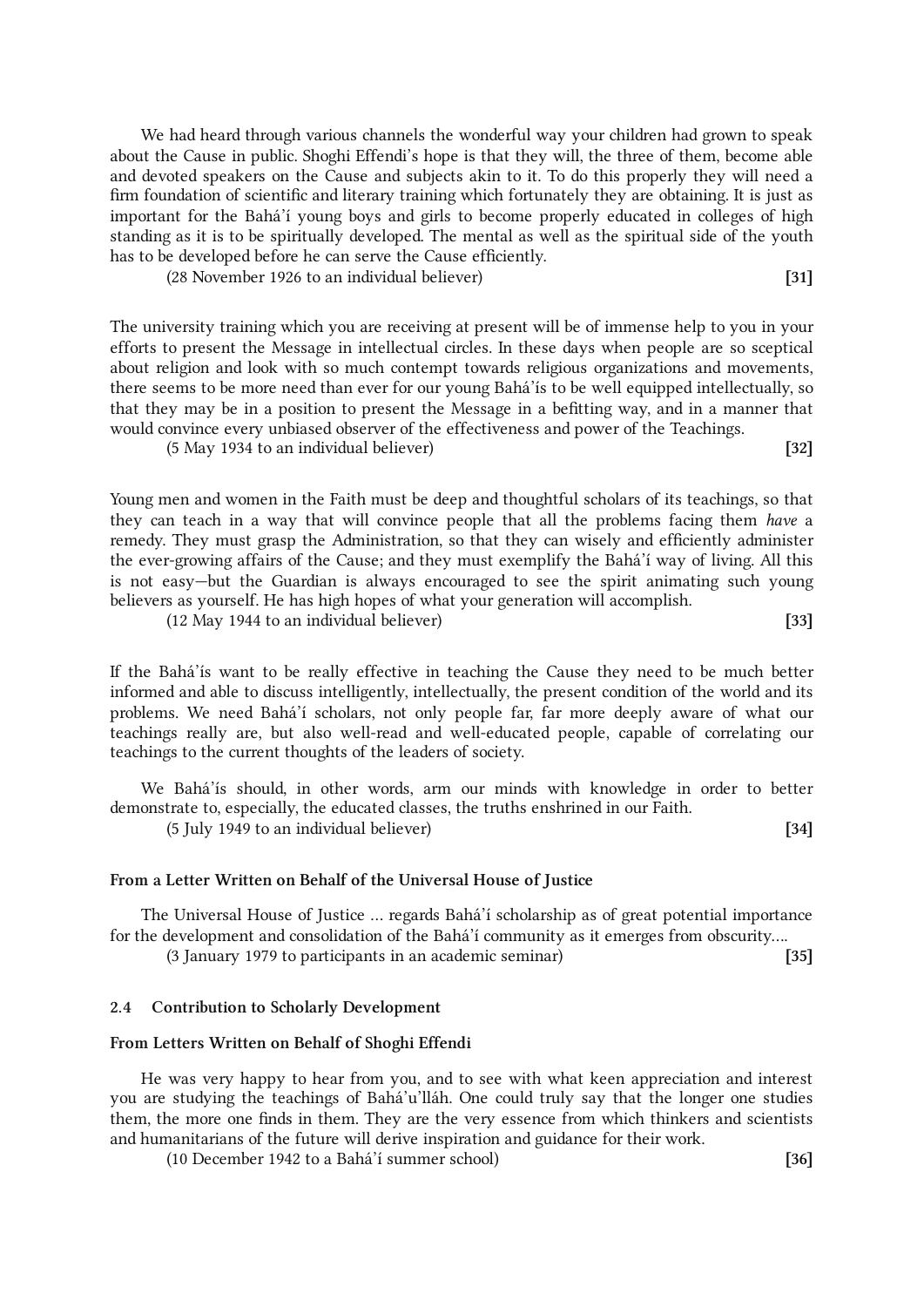Regarding the advice you requested from him concerning what studies you should specialize in with a view to teaching in the future: He would suggest either History, Economics or Sociology, as these are not only fields in which Bahá'ís take a great interest but also cover subjects which our teachings cast an entirely new light upon. Your knowledge would be of use to the Cause in teaching it in the future, and you could also perhaps introduce the Bahá'í ideas into your lectures as an educator.

(13 March 1944 to an individual believer) [37]

#### From Letters Written by or on Behalf of the Universal House of Justice

You are already a qualified practitioner in your field, and no doubt you give advice on the basis of what you have learned from study and experience—a whole fabric of concepts about the human mind, its growth, development and proper functioning, which you have learned and evolved without reference to the teachings of Bahá'u'lláh. Now, as a Bahá'í, you know that what Bahá'u'lláh teaches about the purpose of human life, the nature of the human being and the proper conduct of human lives, is divinely revealed and therefore true. However, it will inevitably take time for you not only to study the Bahá'í teachings so that you clearly understand them, but also to work out how they modify your professional concepts. This is, of course, not an unusual predicament for a scientist. How often in the course of research is a factor discovered which requires a revolution in thinking over a wide field of human endeavour. You must be guided in each case by your own professional knowledge and judgement as illuminated by your growing knowledge of the Bahá'í teachings; undoubtedly you will find that your own understanding of the human problems dealt with in your work will change and develop and you will see new and improved ways of helping the people who come to you. Psychology is still a very young and inexact science, and as the years go by Bahá'í psychologists, who know from the teachings of Bahá'u'lláh the true pattern of human life, will be able to make great strides in the development of this science, and will help profoundly in the alleviation of human suffering.

(6 February 1973, published in "Messages from the Universal House of Justice, 1968– 1973" (Wilmette: Bahá'í Publishing Trust, 1976), pp. 111–112) [38]

As the Bahá'í community grows it will acquire experts in numerous fields—both by Bahá'ís becoming experts and by experts becoming Bahá'ís. As these experts bring their knowledge and skill to the service of the community and, even more, as they transform their various disciplines by bringing to bear upon them the light of the Divine Teachings, problem after problem now disrupting society will be answered….

Paralleling this process, Bahá'í institutional life will also be developing, and as it does so the Assemblies will draw increasingly upon scientific and expert knowledge—whether of Bahá'ís or of non-Bahá'ís—to assist in solving the problems of their communities.

In time great Bahá'í institutions of learning, great international and national projects for the betterment of human life will be inaugurated and flourish.

(21 August 1977 on behalf of the Universal House of Justice to an individual believer) [39]

Indeed, let them [the Bahá'í youth] welcome with confidence the challenges awaiting them. Imbued with this excellence and a corresponding humility, with tenacity and a loving servitude, today's youth must move towards the front ranks of the professions, trades, arts and crafts which are necessary to the further progress of humankind—this to ensure that the spirit of the Cause will cast its illumination on all these important areas of human endeavour. Moreover, while aiming at mastering the unifying concepts and swiftly advancing technologies of this era of communications, they can, indeed they must, also guarantee the transmittal to the future of those skills which will preserve the marvelous, indispensable achievements of the past. The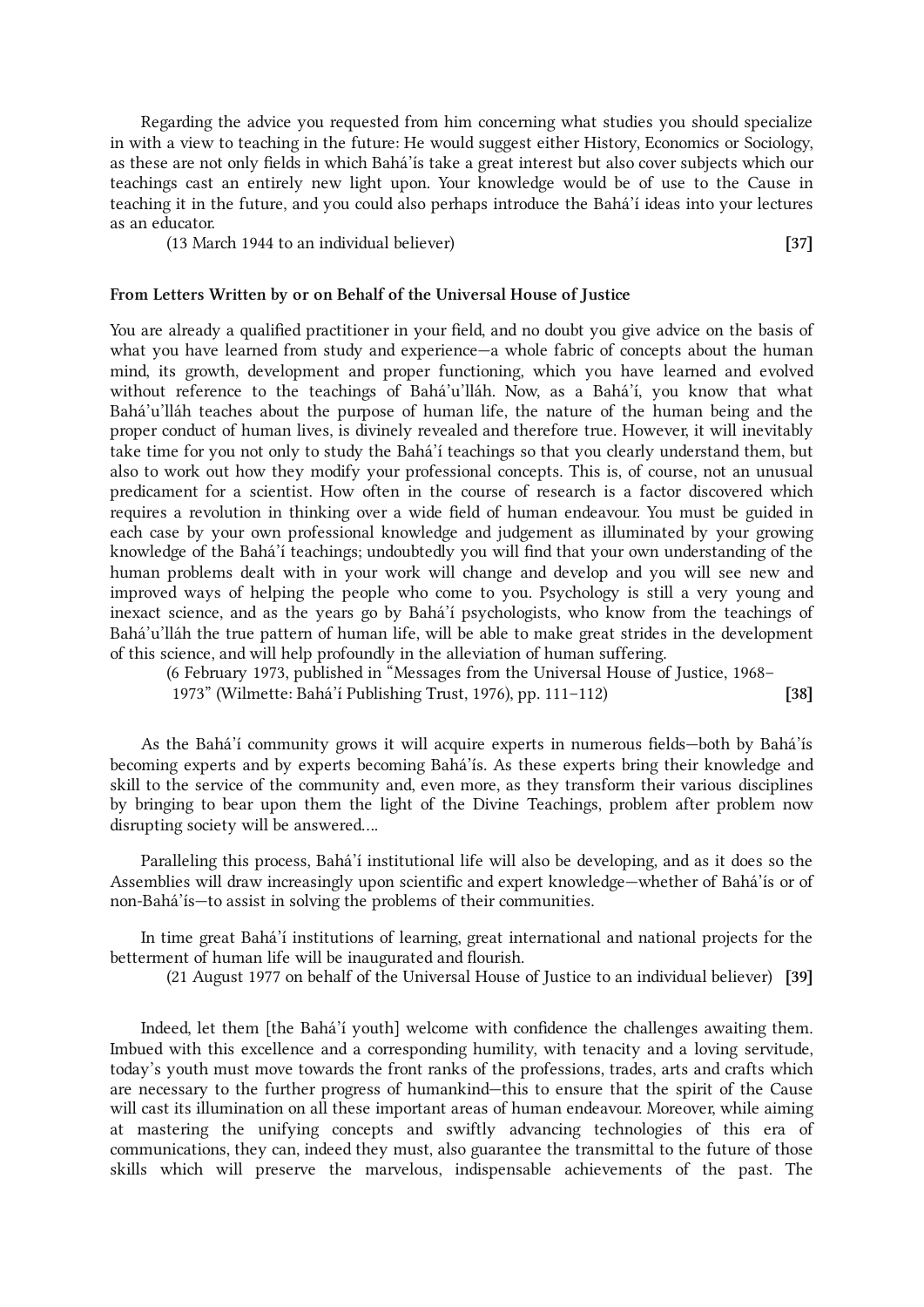transformation which is to occur in the functioning of society will certainly depend to a great extent on the effectiveness of the preparations the youth make for the world they will inherit.

(8 May 1985 from the Universal House of Justice to the Bahá'í Youth of the World) [40]

The House of Justice recognizes that the questions you raise, concerning the offer of newly enrolled professionals to share their views with the Bahá'í community, are of vital and timely importance, especially as the Faith emerges from obscurity and increasing numbers of professionals from all walks of life are attracted to its Teachings. The process of integrating these experts into Bahá'í communities as well-grounded believers and tapping their potential as promoters and supporters of the Cause will require patient and loving guidance by Bahá'í institutions. A great challenge will be to avoid undue disruption of this process of integration by abandoning such persons to the insensitive attitudes still present in communities not yet broadly diverse or accustomed to dealing with all ranks of society.

Scholars and professionals are well accustomed to encountering new facts in the course of their research which require them to adjust previous thinking on various aspects of their discipline. In the case of their deepening in the Teachings of the Faith it naturally takes time for them to study and absorb so many new concepts. They must be assisted to acquire, as quickly as possible, profound knowledge of the Teachings. Gradually this knowledge will shed new light on their previous views. At the same time, Bahá'í communities will need to develop greater tolerance toward ideas that may not coincide with their current understanding, and remain open to new insights….

Newly enrolled professionals and other experts provide a great resource for the development of Bahá'í scholarship. It is hoped that, as they attain a deeper grasp of the Teachings and their significance, they will be able to assist Bahá'í communities in correlating the beliefs of the Faith with the current thoughts and problems of the world. In some instances Bahá'ís of a particular profession have come together in special conferences or organized themselves into an association for this purpose. This also allows them to support one another as Bahá'ís and to take advantage of their professional status to promote the interests of the Faith. Current examples of professional associations of this type are the Bahá'í Justice Society and the Bahá'í Medical Association, both in the United States. Special encouragement should therefore be given to believers of unusual capacity to consecrate their abilities to the service of the Cause through the unique contribution they can make to this rapidly developing field of Bahá'í endeavour.

(18 April 1989 on behalf of the Universal House of Justice to a National Spiritual Assembly) and the contract of the contract of the contract of the contract of the contract of the contract of the contract of the contract of the contract of the contract of the contract of the contract of the contract of

#### <span id="page-11-0"></span>3. General Principles and Guidelines

#### <span id="page-11-1"></span>3.1 Spiritual Foundation

#### From the Writings of Bahá'u'lláh

Therefore, hath it been said: "Knowledge is a light which God casteth into the heart of whomsoever He willeth." It is this kind of knowledge which is and hath ever been praiseworthy, and not the limited knowledge that hath sprung forth from veiled and obscured minds. This limited knowledge they even stealthily borrow one from the other, and vainly pride themselves therein!

("The Kitáb-i-Íqán", p. 46) [42]

We have decreed, O people, that the highest and last end of all learning be the recognition of Him Who is the Object of all knowledge; and yet, behold how ye have allowed your learning to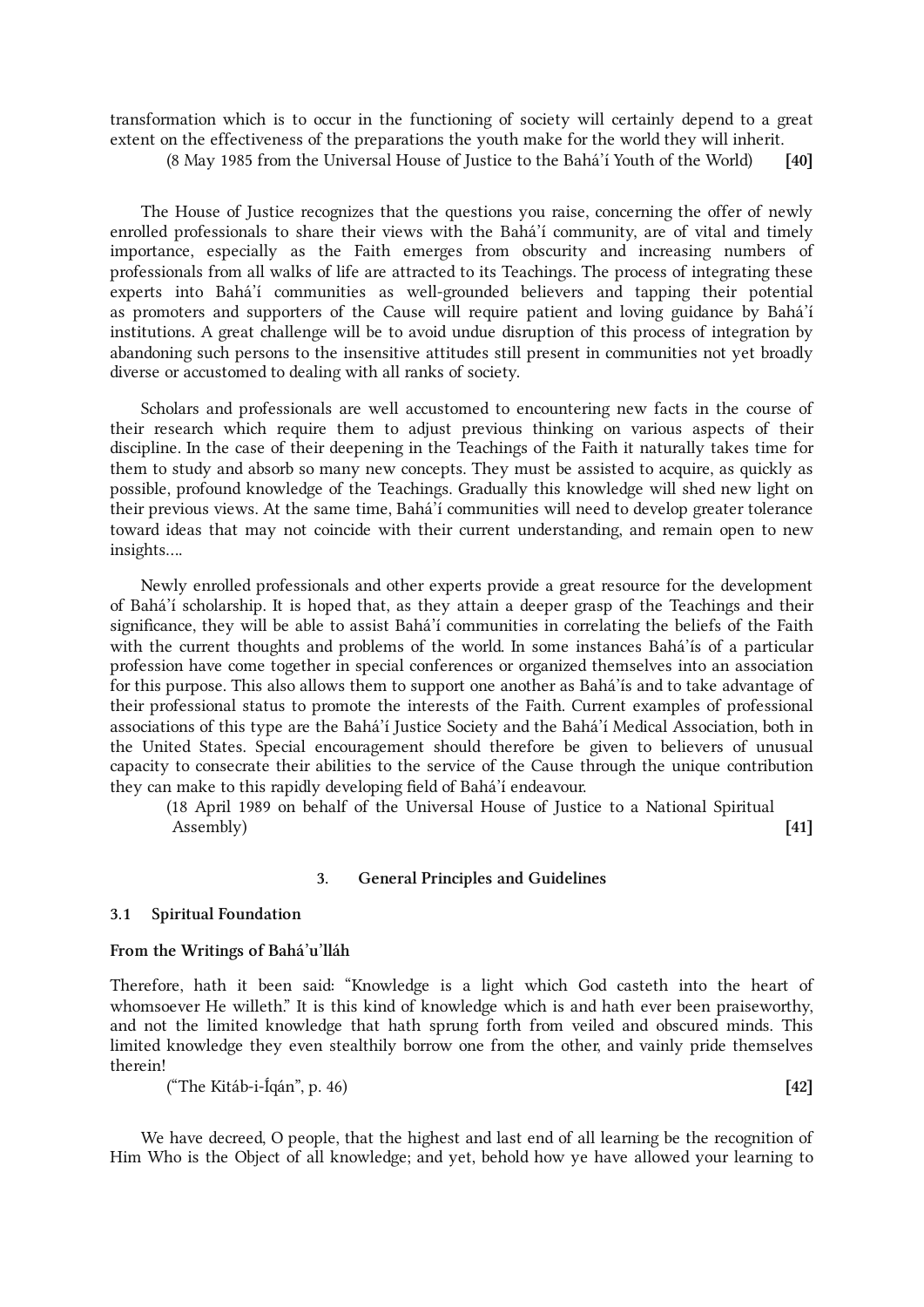shut you out, as by a veil, from Him Who is the Dayspring of this Light, through Whom every hidden thing hath been revealed.

(The Kitáb-i-Aqdas, paragraph 102 ) [43]

# From the Writings and Utterances of 'Abdu'l-Bahá

Although to acquire the sciences and arts is the greatest glory of mankind, this is so only on condition that man's river floweth into the mighty Sea, and draweth from God's ancient source His inspiration. When this cometh to pass, then every teacher is as a shoreless ocean, every pupil a prodigal fountain of knowledge. If, then, the pursuit of knowledge leadeth to the beauty of Him Who is the object of all knowledge, how excellent that goal; but if not, a mere drop will perhaps shut a man off from flooding grace, for with learning cometh arrogance and pride, and it bringeth on error and indifference to God.

The sciences of today are bridges to reality; if then they lead not to reality, naught remains but fruitless illusion. By the one true God! If learning be not a means of access to Him, the Most Manifest, it is nothing but evident loss.

("Selections from the Writings of 'Abdu'l-Bahá", section 72) [44]

And every branch of learning, conjoined with the love of God, is approved and worthy of praise; but bereft of His love, learning is barren—indeed, it bringeth on madness. Every kind of knowledge, every science, is as a tree: if the fruit of it be the love of God, then is it a blessed tree, but if not, that tree is but dried-up wood, and shall only feed the fire.

("Selections from the Writings of 'Abdu'l-Bahá", section 154) [45]

Scientific knowledge is the highest attainment upon the human plane, for science is the discoverer of realities. It is of two kinds: material and spiritual. Material science is the investigation of natural phenomena; divine science is the discovery and realization of spiritual verities. The world of humanity must acquire both. A bird has two wings; it cannot fly with one. Material and spiritual science are the two wings of human uplift and attainment. Both are necessary—one the natural, the other supernatural; one material, the other divine. By the divine we mean the discovery of the mysteries of God, the comprehension of spiritual realities, the wisdom of God, inner significances of the heavenly religions and foundation of the law.

("The Promulgation of Universal Peace", p. 138) [46]

#### From a Letter Written on Behalf of Shoghi Effendi

Between the truth which comes from God through His Prophets, and the glimmerings, often misunderstood and misinterpreted, of truth which come from the philosophers and thinkers, there is an immense difference. We must never, under any circumstances, confuse the two.

Bahá'u'lláh has said that learning can be the veil between the soul of man and the eternal truth; in other words, between man and the knowledge of God. We have seen that many people who become very advanced in the study of modern physical sciences are led to deny God, and to deny His Prophets. That does not mean that God and the Prophets have not existed and do not exist. It only means that knowledge has become a veil between their hearts and the light of God. (22 April 1954 to an individual believer) [47]

#### From Letters Written on Behalf of the Universal House of Justice

Just as there is a fundamental difference between divine Revelation itself and the understanding that believers have of it, so also there is a basic distinction between scientific fact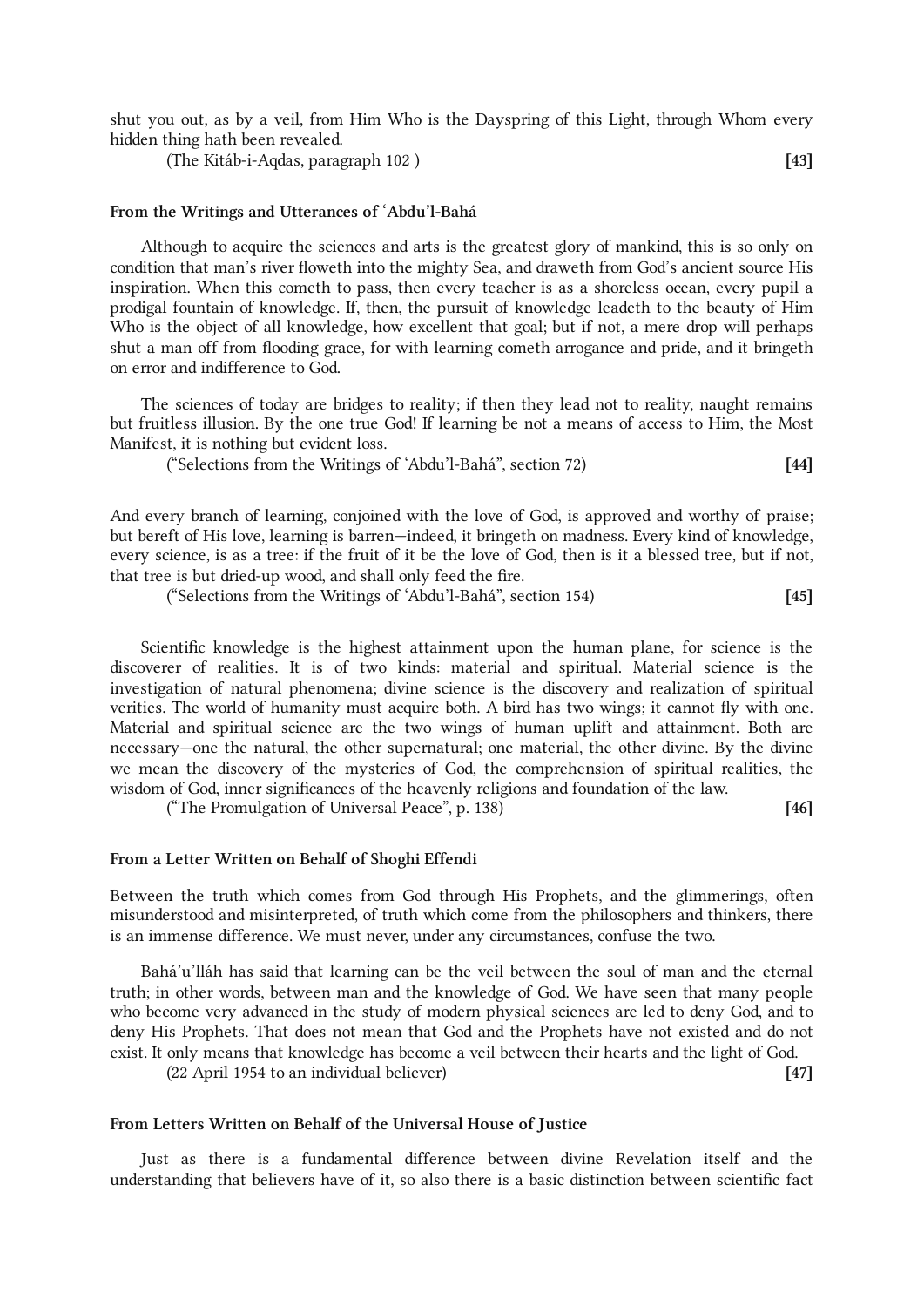and reasoning on the one hand and the conclusions or theories of scientists on the other. There is, and can be, no conflict between true religion and true science: true religion is revealed by God, while it is through true science that the mind of man "discovers the realities of things and becomes cognizant of their peculiarities and effects, and of the qualities and properties of beings" and "comprehendeth the abstract by the aid of the concrete". However, whenever a statement is made through the lens of human understanding it is thereby limited, for human understanding is limited; and where there is limitation there is the possibility of error; and where there is error, conflicts can arise. For example, at the present time many people are convinced that it is unscientific to believe in God, but, as human enlightenment progresses, the scientists and philosophers of the future will not be, in the words of 'Abdu'l-Bahá, "deniers of the Prophets, ignorant of spiritual susceptibilities, deprived of the heavenly bounties and without belief in the supernatural".

(26 December 1975 to an individual believer) [48]

The combination of absolute loyalty to the Manifestation of God and His Teachings, with the searching and intelligent study of the Teachings and history of the Faith which those Teachings themselves enjoin, is a particular strength of this Dispensation. In past Dispensations the believers have tended to divide into two mutually antagonistic groups: those who held blindly to the letter of the Revelation, and those who questioned and doubted everything. Like all extremes, both these can lead into error. The beloved Guardian has written that "The Bahá'í Faith … enjoins upon its followers the primary duty of an unfettered search after truth…." Bahá'ís are called upon to follow the Faith with intelligence and understanding. Inevitably believers will commit errors as they strive to rise to this degree of maturity, and this calls for forbearance and humility on the part of all concerned, so that such matters do not cause disunity or discord among the friends.

(7 October 1980 to an individual believer) [49]

The House of Justice suggests that the issues raised in your letter might best be considered in light of the statements in the Bahá'í Writings which disclose the relationship between the Revelation of Bahá'u'lláh and the knowledge which is acquired as a result of scholarly endeavours. Bahá'u'lláh asserts that:

Unveiled and unconcealed, this Wronged One hath, at all times, proclaimed before the face of all the peoples of the world that which will serve as the key for unlocking the doors of sciences, of arts, of knowledge, of well-being, of prosperity and wealth….

It is evident that the Bahá'í Writings illuminate all areas of human endeavour and all academic disciplines. Those who have been privileged to recognize the station of Bahá'u'lláh have the bounty of access to a Revelation which casts light upon all aspects of thought and inquiry, and are enjoined to use the understanding which they obtain from their immersion in the Holy Writings to advance the interests of the Faith.

Those believers with the capacity and opportunity to do so have repeatedly been encouraged in their pursuit of academic studies by which they are not only equipped to render much needed services to the Faith, but are also provided with the means to acquire a profound insight into the meaning and the implications of the Bahá'í Teachings. They discover also that the perceptions gained from a deeper understanding of the Revelation of Bahá'u'lláh clarify the subjects of their academic inquiry.

It is useful to review a number of statements written by Shoghi Effendi on this subject. To a believer who had completed advanced academic studies in a subject related to the Teachings the Guardian stated, in a letter written on his behalf:

It is hoped that all the Bahá'í students will follow the noble example you have set before them and will, henceforth, be led to investigate and analyse the principles of the Faith and to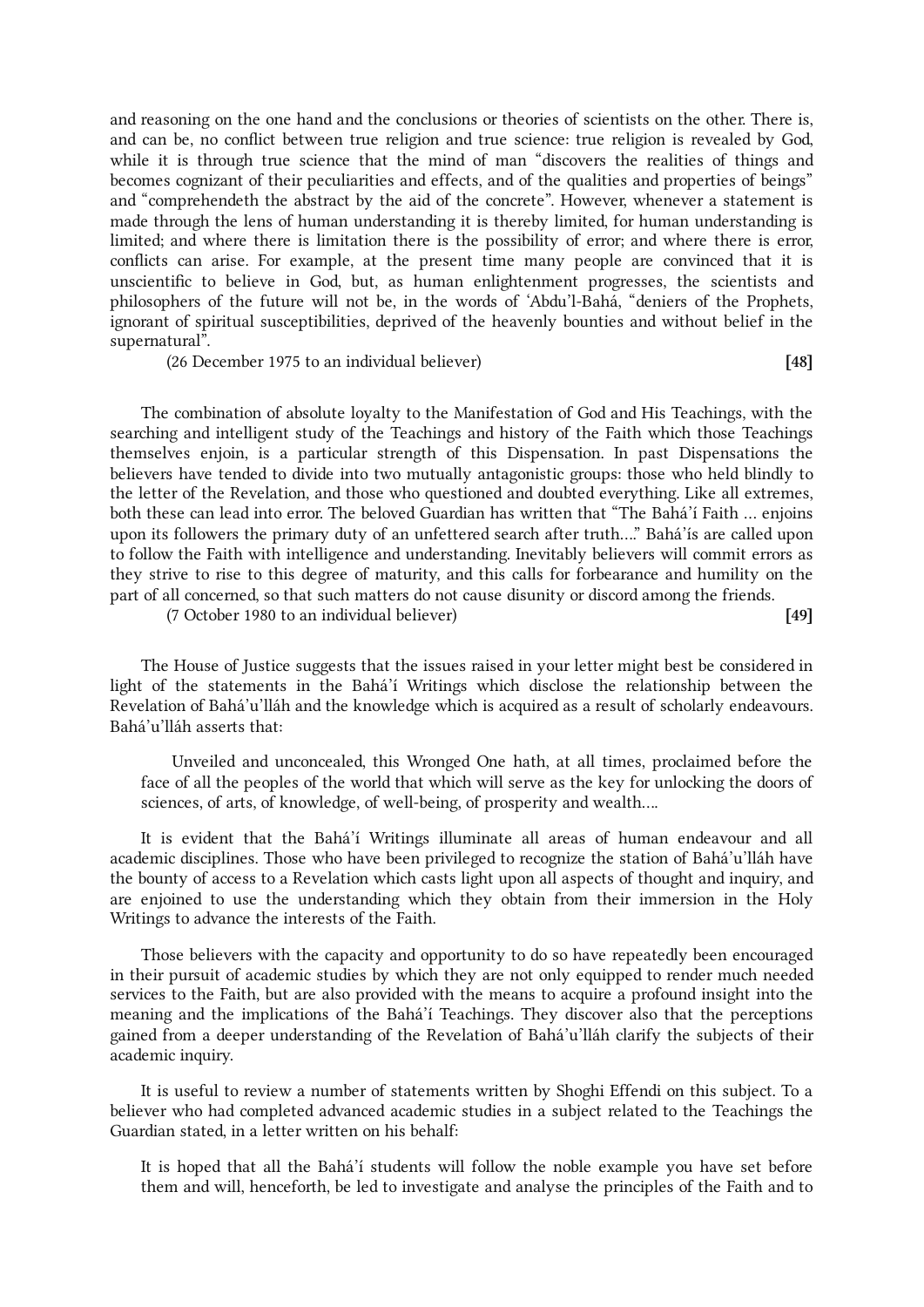correlate them with the modern aspects of philosophy and science. Every intelligent and thoughtful young Bahá'í should always approach the Cause in this way, for therein lies the very essence of the principle of independent investigation of truth.

When he was informed of the enrolment of a scientist in the Faith, the response set out in the letter written on his behalf was:

We need very much the sound, sane, element of thinking which a scientifically trained mind has to offer. When such intellectual powers are linked to deep faith a tremendous teaching potential is created….

His secretary wrote, on another occasion, that:

Shoghi Effendi has for years urged the Bahá'ís (who asked his advice, and in general also) to study history, economics, sociology, etc., in order to be au courant with all the progressive movements and thoughts being put forth today, and so that they could correlate these to the Bahá'í teachings. What he wants the Bahá'ís to do is to study more, not to study less. The more general knowledge, scientific and otherwise, they possess, the better. Likewise he is constantly urging them to really study the Bahá'í teachings more deeply.

In the simultaneous endeavour to pursue their studies and to delve deeply into the Bahá'í Teachings, believers are enjoined to maintain a keen awareness that the Revelation of Bahá'u'lláh is the standard of truth against which all other views and conclusions are to be measured. They are urged to be modest about their accomplishments, and to bear in mind always the statement of Bahá'u'lláh that:

The heart must needs therefore be cleansed from the idle sayings of men, and sanctified from every earthly affection, so that it may discover the hidden meaning of divine inspiration, and become the treasury of the mysteries of divine knowledge.

(19 October 1993 to an individual believer) [50]

### <span id="page-14-0"></span>3.2 "Useful" Sciences

#### From the Writings of Bahá'u'lláh

It is permissible to study sciences and arts, but such sciences as are useful and would redound to the progress and advancement of the people. Thus hath it been decreed by Him Who is the Ordainer, the All-Wise.

("Tablets of Bahá'u'lláh Revealed after the Kitáb-i-Aqdas", p. 26) [51]

#### From the Writings of 'Abdu'l-Bahá

The individual should, prior to engaging in the study of any subject, ask himself what its uses are and what fruit and result will derive from it. If it is a useful branch of knowledge, that is, if society will gain important benefits from it, then he should certainly pursue it with all his heart. If not, if it consists in empty, profitless debates and in a vain concatenation of imaginings that lead to no result except acrimony, why devote one's life to such useless hairsplittings and disputes.

("The Secret of Divine Civilization", p. 106) [52]

#### From Letters Written on Behalf of Shoghi Effendi

The choice you have made for your course of study is surely most interesting and will be of inestimable service in your work for the Cause. Even though every branch of study will have some interest for a Bahá'í who is looking how the spirit of the Cause and of the new age is awakening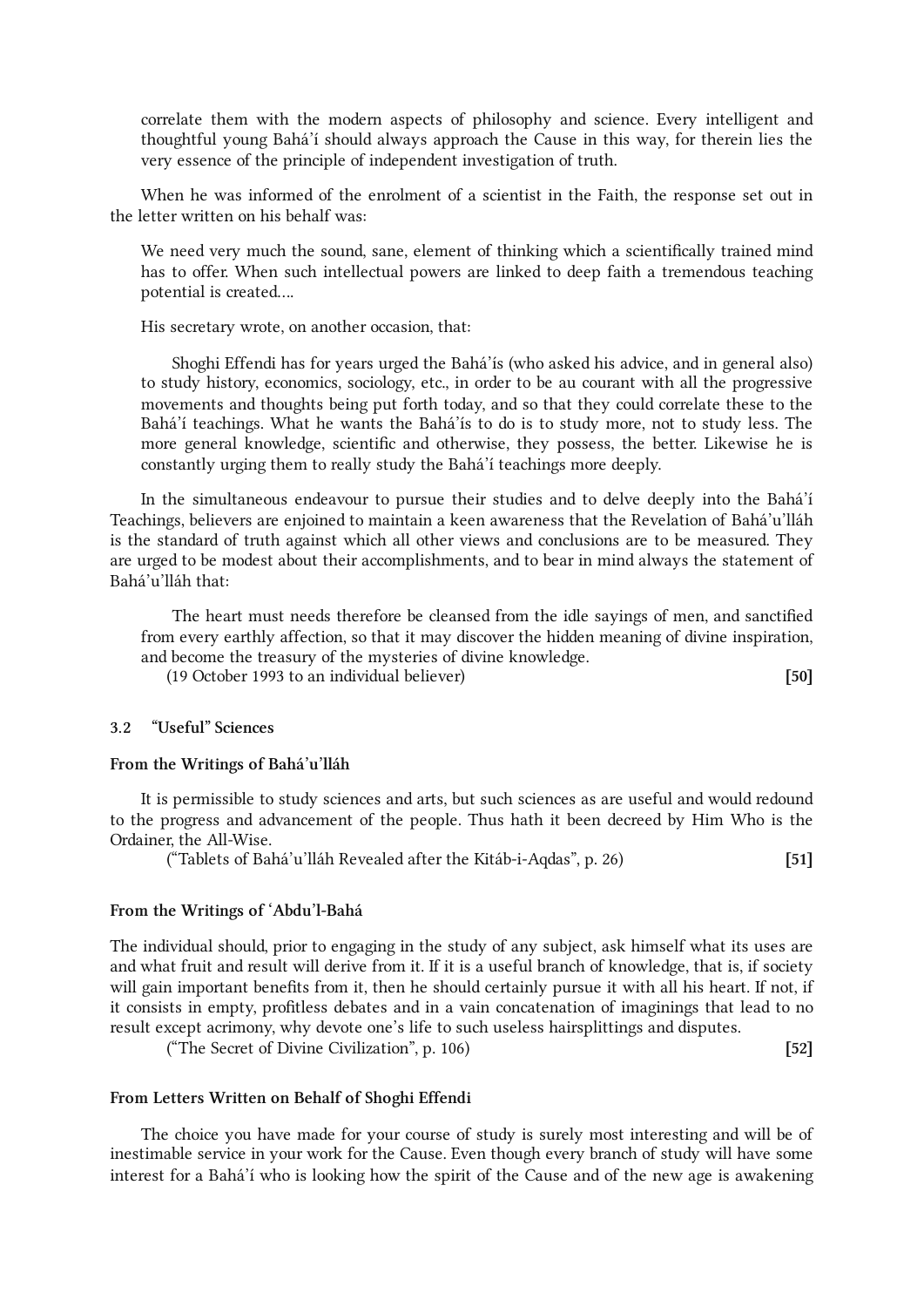the minds, yet a study of the condition of society will better show us the needs of the world, hence the part that the Teachings can play in satisfying them.

(5 January 1930 to an individual believer) [53]

Philosophy, as you will study it and later teach it, is certainly not one of the sciences that begins and ends in words. Fruitless excursions into metaphysical hair-splittings is meant, not a sound branch of learning like philosophy….

As regards your own studies: he would advise you not to devote too much of your time to the abstract side of philosophy, but rather to approach it from a more historical angle. As to correlating philosophy with the Bahá'í teachings: this is a tremendous work which scholars in the future can undertake. We must remember that not only are all the teachings not yet translated into English, but they are not even all collected yet. Many important Tablets may still come to light which are at present owned privately.

(15 February 1947 to an individual believer) [54]

# From a Letter Written on Behalf of the Universal House of Justice

In response to your letter of … in which you seek guidance on the question of chosen professions vis-à-vis the statement of Bahá'u'lláh concerning sciences which begin in words and end in mere words and the pursuit of study in pure mathematics and the classics, the Universal House of Justice has instructed us to share with you an excerpt from a letter to an individual believer written in 1947 on behalf of the beloved Guardian: "Philosophy, as you will study it and later teach it, is certainly not one of the sciences that begins and ends in words. Fruitless excursions into metaphysical hair-splittings is meant, not a sound branch of learning like philosophy."

<span id="page-15-0"></span>In these words the Guardian has enunciated the general principle. Turning to the specific instance of the science of pure mathematics, the reference in the Eleventh Glad Tidings ("Bahá'í World Faith", p. 195) regarding "such sciences as are profitable, which lead and conduce to the elevation of man-kind", [2](#page-23-1) must be placed in the context of the meaning of "sciences" as employed by the Manifestation. Bahá'u'lláh's comment about sciences which begin and end in mere words does not apply to the systematic study of natural phenomena in order to discover the laws of order in the physical universe, an order which mathematics seeks to explore. Pure mathematics frequently has application in practical matters, such as, for example, group theory or the study of fundamental particles.

As for classical studies, we are to share with you the following excerpt from a letter dated 30 November 1932 written on behalf of Shoghi Effendi to an individual who had asked a question about the skills of story writing and whether such occupation would be classed as those sciences that "begin and end in words".

What Bahá'u'lláh meant primarily with "sciences that begin and end in words" are those theological treatises and commentaries that encumber the human mind rather than help it to attain the truth. The students would devote their life to their study but still attain no where. Bahá'u'lláh surely never meant to include story-writing under such a category; and shorthand and typewriting are both most useful talents, very necessary in our present social and economic life.

What you could do, and should do, is to use your stories to become a source of inspiration and guidance for those who read them. With such a means at your disposal you can spread the spirit and teachings of the Cause; you can show the evils that exist in society, as well as the way they can be remedied. If you possess a real talent in writing you should consider it as given by God and exert your efforts to use it for the betterment of society.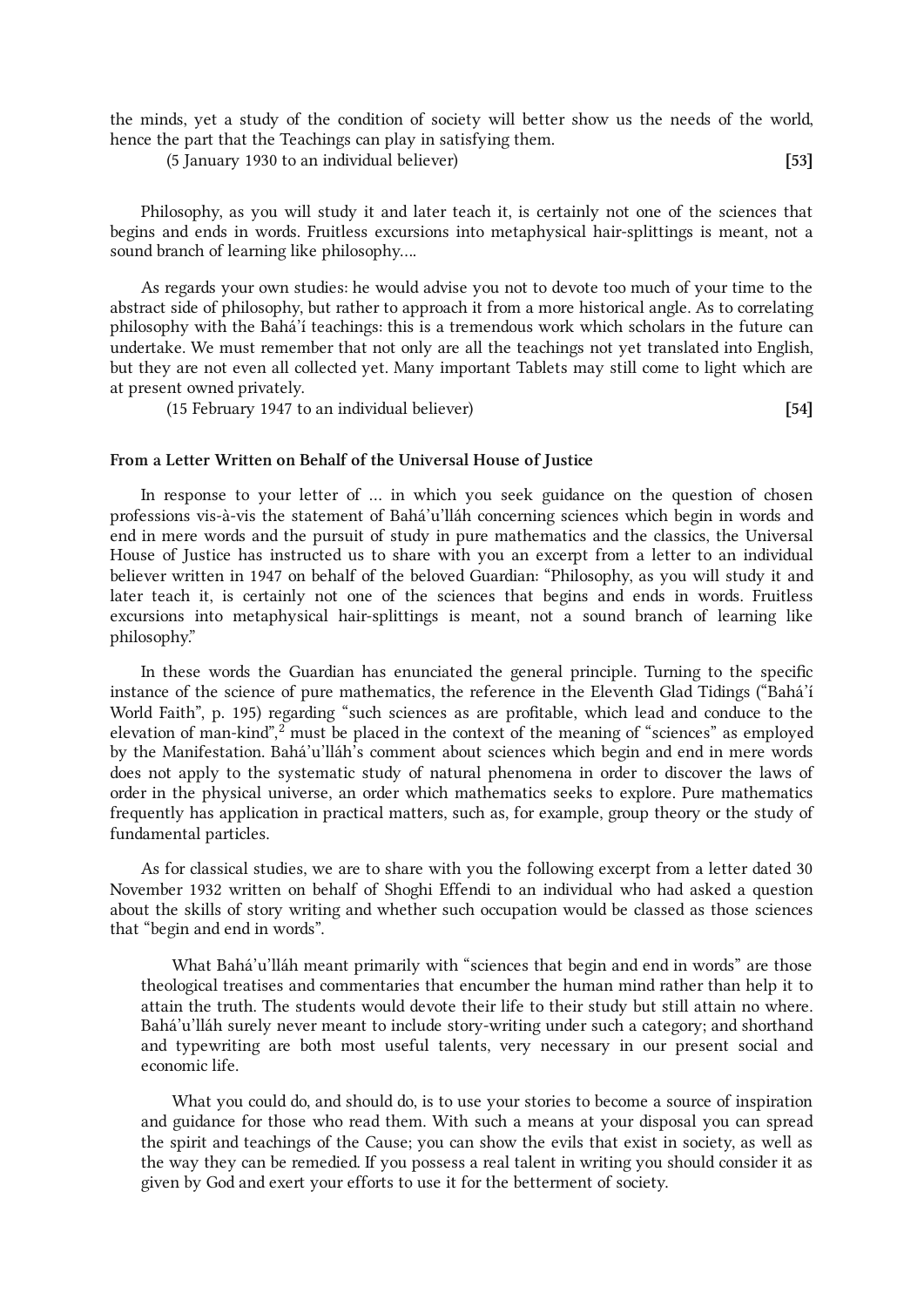The House of Justice hopes that you will be able to satisfy your friends on these matters and encourage them to prepare for their Bahá'í service and be able to contribute to the welfare of humanity.

(24 May 1988 to an individual believer) [55]

# <span id="page-16-0"></span>3.3 Attitudes of the Scholar

#### From the Writings of Bahá'u'lláh

Amongst the people is he whose learning hath made him proud, and who hath been debarred thereby from recognizing My Name, the Self-Subsisting; who, when he heareth the tread of sandals following behind him, waxeth greater in his own esteem than Nimrod. Say: O rejected one! Where now is his abode? By God, it is the nethermost fire. Say: O concourse of divines! Hear ye not the shrill voice of My Most Exalted Pen? See ye not this Sun that shineth in refulgent splendour above the All-Glorious Horizon? For how long will ye worship the idols of your evil passions? Forsake your vain imaginings, and turn yourselves unto God, your Everlasting Lord.

(The Kitáb-i-Aqdas, paragraph 41) [56]

Show forbearance and benevolence and love to one another. Should any one among you be incapable of grasping a certain truth, or be striving to comprehend it, show forth, when conversing with him, a spirit of extreme kindliness and good-will. Help him to see and recognize the truth, without esteeming yourself to be, in the least, superior to him, or to be possessed of greater endowments.

("Gleanings from the Writings of Bahá'u'lláh", section V) [57]

Beware lest ye contend with any one, nay, strive to make him aware of the truth with kindly manner and most convincing exhortation. If your hearer respond, he will have responded to his own behoof, and if not, turn ye away from him, and set your faces towards God's sacred Court, the seat of resplendent holiness.

Dispute not with any one concerning the things of this world and its affairs, for God hath abandoned them to such as have set their affection upon them.

("Gleanings from the Writings of Bahá'u'lláh", section CXXVIII) [58]

Warn, O Salmán, the beloved of the one true God, not to view with too critical an eye the sayings and writings of men. Let them rather approach such sayings and writings in a spirit of open-mindedness and loving sympathy. Those men, however, who, in this Day, have been led to assail, in their inflammatory writings, the tenets of the Cause of God, are to be treated differently. It is incumbent upon all men, each according to his ability, to refute the arguments of those that have attacked the Faith of God. Thus hath it been decreed by Him Who is the All-Powerful, the Almighty.

("Gleanings from the Writings of Bahá'u'lláh", section CLIV) [59]

#### From the Writings of 'Abdu'l-Bahá

Good behaviour and high moral character must come first, for unless the character be trained, acquiring knowledge will only prove injurious. Knowledge is praiseworthy when it is coupled with ethical conduct and virtuous character; otherwise it is a deadly poison, a frightful danger. A physician of evil character, and who betrayeth his trust, can bring on death, and become the source of numerous infirmities and diseases.

(From a Tablet, translated from the Persian) [60]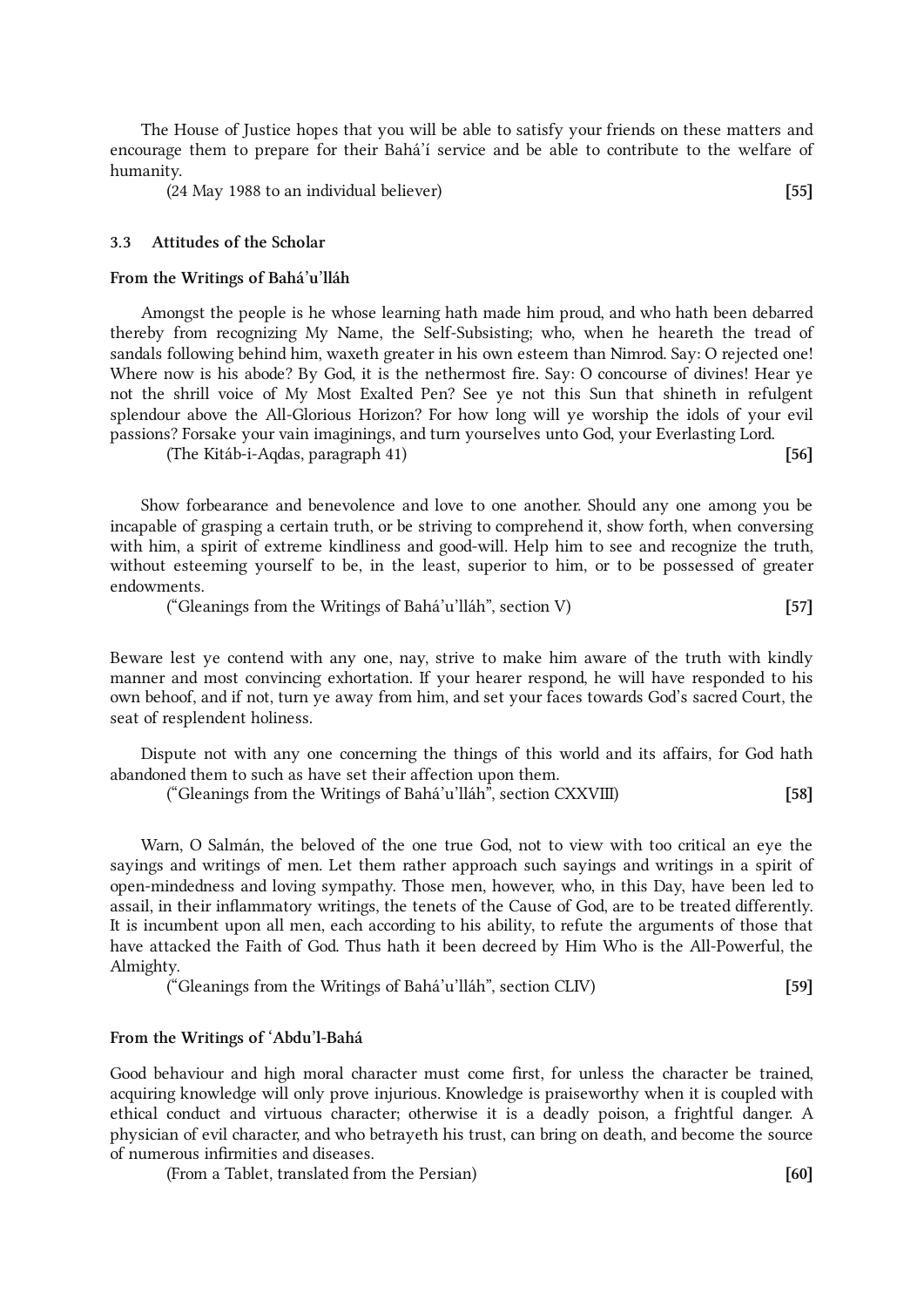#### From Letters Written by or on Behalf of the Universal House of Justice

…the believers must recognize the importance of intellectual honesty and humility. In past dispensations many errors arose because the believers in God's Revelation were over-anxious to encompass the Divine Message within the framework of their limited understanding, to define doctrines where definition was beyond their power, to explain mysteries which only the wisdom and experience of a later age would make comprehensible, to argue that something was true because it appeared desirable and necessary. Such compromises with essential truth, such intellectual pride, we must scrupulously avoid.

(27 May 1966, published in "Wellspring of Guidance: Messages 1963–1968" (Wilmette: Bahá'í Publishing Trust, 1976), pp. 87–88) [61]

When studying at school or university Bahá'í youth will often find themselves in the unusual and slightly embarrassing position of having a more profound insight into a subject than their instructors. The Teachings of Bahá'u'lláh throw light on so many aspects of human life and knowledge that a Bahá'í must learn, earlier than most, to weigh the information that is given to him rather than to accept it blindly. A Bahá'í has the advantage of the divine Revelation for this Age, which shines like a searchlight on so many problems that baffle modern thinkers; he must therefore develop the ability to learn everything from those around him, showing proper humility before his teachers, but always relating what he hears to the Bahá'í teachings, for they will enable him to sort out the gold from the dross of human error.

(10 June 1966 to Bahá'í Youth in every Land, published in "Wellspring of Guidance: Messages 1963–1968", pp. 95–96) [62]

The House of Justice agrees that it is most important for the believers, and especially those who hold positions of responsibility in the Administrative Order, to react calmly and with tolerant and enquiring minds to views which differ from their own, remembering that all Bahá'ís are but students of the Faith, ever striving to understand the Teachings more clearly and to apply them more faithfully, and none can claim to have a perfect understanding of this Revelation. At the same time all believers, and scholars in particular, should remember the many warnings in the Writings against the fomenting of discord among the friends. It is the duty of the institutions of the Faith to guard the community against such dangers…. [I]t cannot be denied that some of the statements that have been made recently in the name of Bahá'í scholarship by certain individuals have betrayed an intemperance, and a lack of appreciation of many of the fundamental teachings of the Faith, that would understandably arouse alarm in the breasts of the most tolerant of believers.

(18 July 1979 on behalf of the Universal House of Justice to an individual believer) [63]

The House of Justice feels that Bahá'í scholars must beware of the temptations of intellectual pride. 'Abdu'l-Bahá has warned the friends in the West that they would be subjected to intellectual tests, and the Guardian reminded them of this warning. There are many aspects of western thinking which have been exalted to a status of unassailable principle in the general mind, that time may well show to have been erroneous or, at least, only partially true. Any Bahá'í who rises to eminence in academic circles will be exposed to the powerful influence of such thinking. One of the problems of modern times is the degree to which the different disciplines have become specialized and isolated from one another. Thinkers are now faced with a challenge to achieve a synthesis, or at least a coherent correlation, of the vast amount of knowledge that has been acquired during the past century. The Bahá'ís must be aware of this factor and of the moderation and all-embracing nature of this Revelation….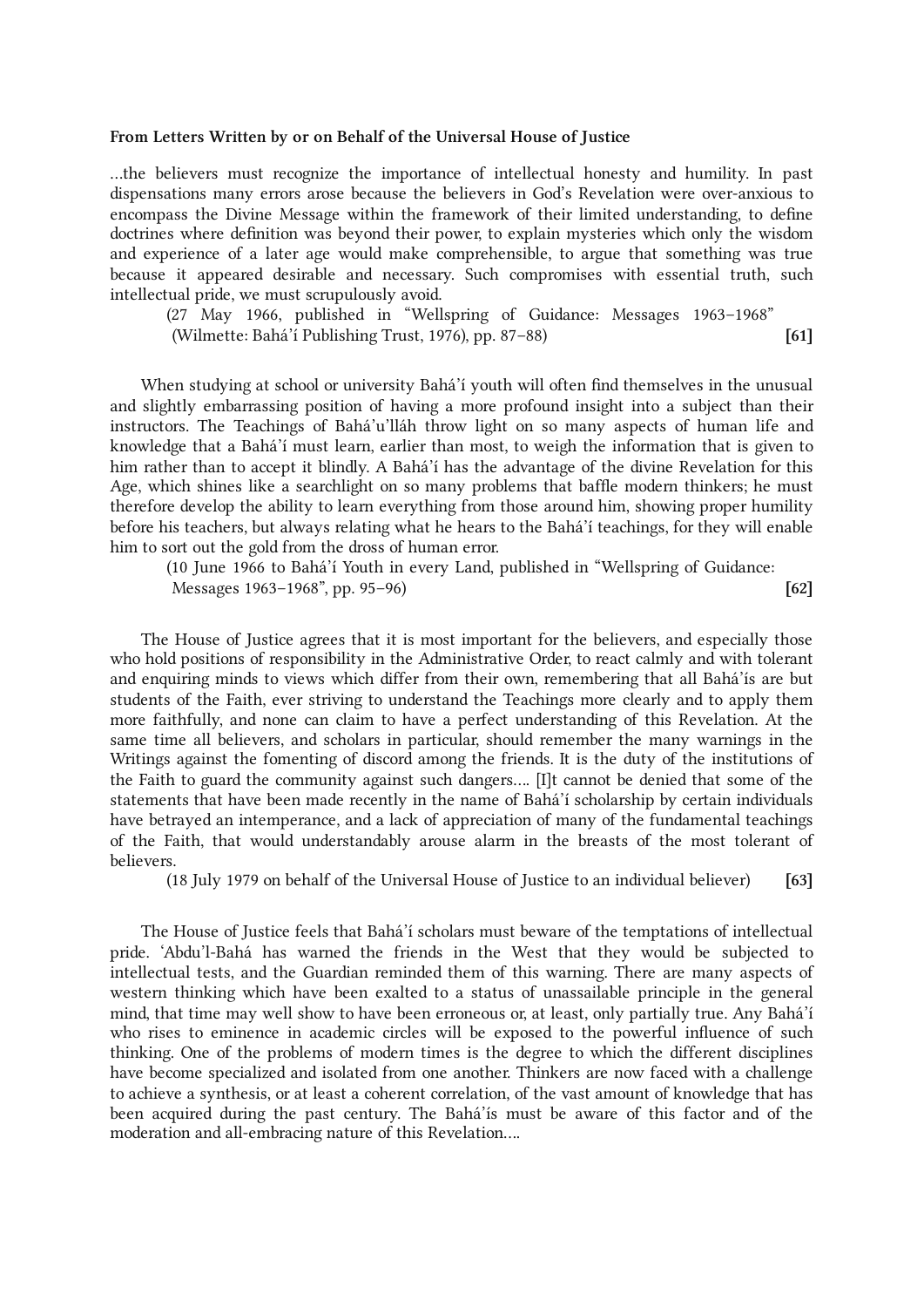In the application of the social laws of the Faith, most of the difficulties can be seen to arise not only from outright disobedience, but also from the actions of those who, while careful to observe the letter of the law, try to go as far as it will permit them away from the spirit which lies at its heart. A similar tendency can be noted among some Bahá'í scholars. The great advances in knowledge and understanding in the vital field of Bahá'í scholarship will be made by those who, while well versed in their subjects and adhering to the principles of research, are also thoroughly imbued with love for the Faith and the determination to grow in the comprehension of its teachings.

(23 March 1983 on behalf of the Universal House of Justice to an individual believer) [64]

#### <span id="page-18-0"></span>3.4 Methodological Issues

#### From the Writings of Bahá'u'lláh

Weigh not the Book of God with such standards and sciences as are current amongst you, for the Book itself is the unerring Balance established amongst men. In this most perfect Balance whatsoever the peoples and kindreds of the earth possess must be weighed, while the measure of its weight should be tested according to its own standard, did ye but know it.

(The Kitáb-i-Aqdas, paragraph 99) [65]

When the eyes of the people of the East were captivated by the arts and wonders of the West, they roved distraught in the wilderness of material causes, oblivious of the One Who is the Causer of Causes, and the Sustainer thereof, while such men as were the source and the wellspring of Wisdom never denied the moving Impulse behind these causes, nor the Creator or the Origin thereof. Thy Lord knoweth, yet most of the people know not.

("Tablets of Bahá'u'lláh Revealed after the Kitáb-i-Aqdas", p. 144) [66]

#### From the Utterances of 'Abdu'l-Bahá

There are only four accepted methods of comprehension—that is to say, the realities of things are understood by these four methods.

The first method is by the senses—that is to say, all that the eye, the ear, the taste, the smell, the touch perceive is understood by this method. Today this method is considered the most perfect by all the European philosophers: they say that the principal method of gaining knowledge is through the senses; they consider it supreme, although it is imperfect, for it commits errors. For example, the greatest of the senses is the power of sight…. The sight believes the earth to be motionless and sees the sun in motion, and in many similar cases it makes mistakes. Therefore, we cannot trust it.

The second is the method of reason, which was that of the ancient philosophers, the pillars of wisdom; this is the method of the understanding. They proved things by reason and hold firmly to logical proofs; all their arguments are arguments of reason. Notwithstanding this, they differed greatly, and their opinions were contradictory. They even changed their views—that is to say, during twenty years they would prove the existence of a thing by logical arguments, and afterward they would deny it by logical arguments—so much so that Plato at first logically proved the immobility of the earth and the movement of the sun; later by logical arguments he proved that the sun was the stationary center, and that the earth was moving…. Therefore, it is evident that the method of reason is not perfect, for the differences of the ancient philosophers, the want of stability and the variations of their opinions, prove this. For if it were perfect, all ought to be united in their ideas and agreed in their opinions.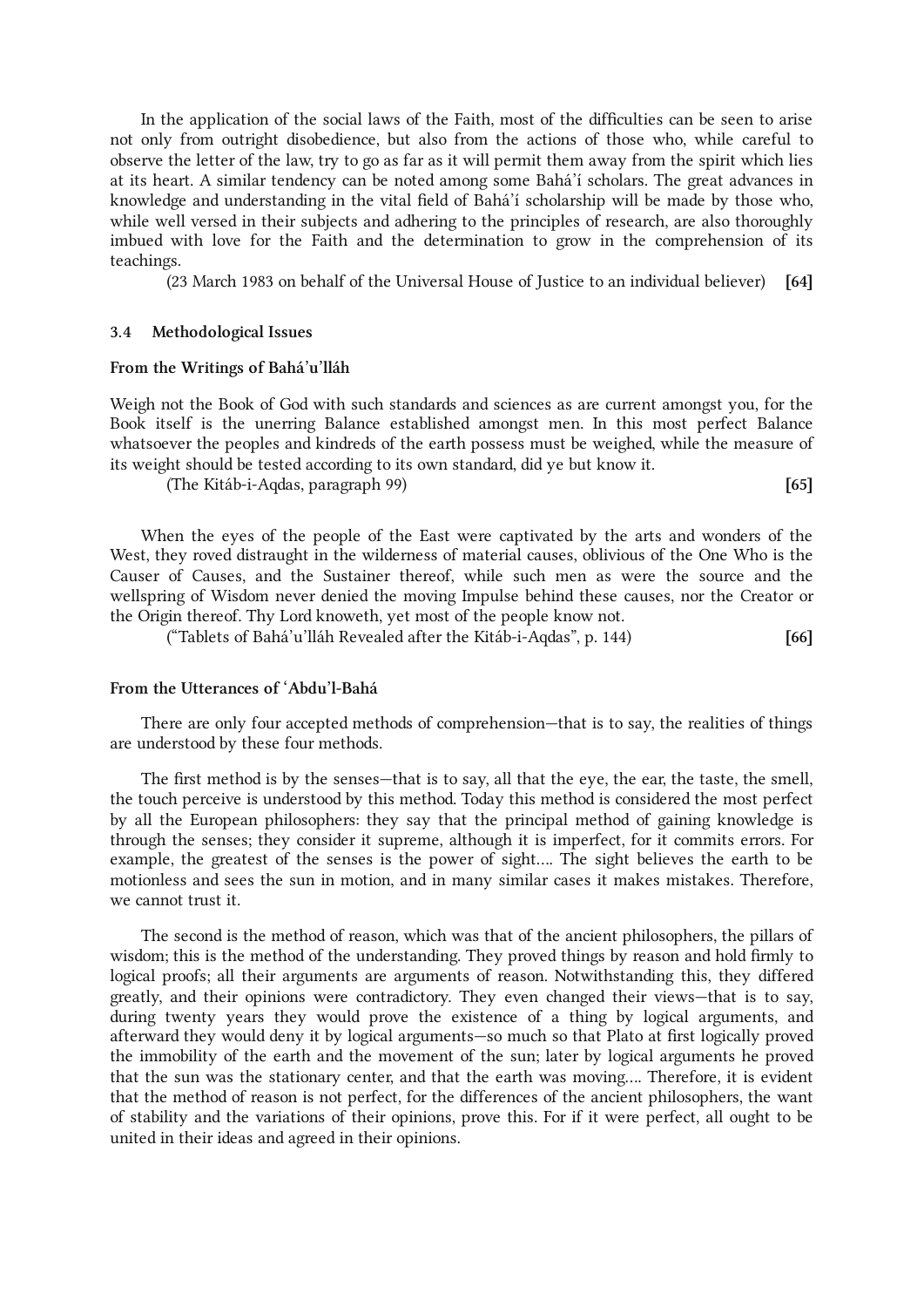The third method of understanding is by tradition—that is, through the text of the Holy Scriptures—for people say, "In the Old and New Testaments, God spoke thus." This method equally is not perfect, because the traditions are understood by the reason. As the reason itself is liable to err, how can it be said that in interpreting the meaning of the traditions it will not err, for it is possible for it to make mistakes, and certainty cannot be attained. This is the method of the religious leaders; whatever they understand and comprehend from the text of the books is that which their reason understands from the text, and not necessarily the real truth; for the reason is like a balance, and the meanings contained in the text of the Holy Books are like the thing which is weighed. If the balance is untrue, how can the weight be ascertained?

Know then: that which is in the hands of people, that which they believe, is liable to error. For, in proving or disproving a thing, if a proof is brought forward which is taken from the evidence of our senses, this method, as has become evident, is not perfect; if the proofs are intellectual, the same is true; or if they are traditional, such proofs also are not perfect. Therefore, there is no standard in the hands of people upon which we can rely.

But the bounty of the Holy Spirit gives the true method of comprehension which is infallible and indubitable. This is through the help of the Holy Spirit which comes to man, and this is the condition in which certainty can alone be attained.

 $("Some Answered Questions", pp. 297–299)$  [67]

#### From Letters Written on Behalf of the Universal House of Justice

The concern was expressed that many of the friends, holding that there is only one "correct" view of the history and teachings of the Faith, react critically to unfamiliar views. This has already been covered in statements made by the Universal House of Justice itself, for example that on pages 88–89 of "Wellspring of Guidance". As you point out in your letter, divine Revelation is infallible and proceeds from an all-encompassing knowledge of the Truth, but when individual Bahá'ís attempt to apply Sacred Texts to any specific problem or situation they do so using their own minds which are of limited understanding. Thus, just as people can differ from one another in their use of reason in making deductions from available evidence, so they can also differ in their understanding and application of a passage of divine Revelation. The Bahá'í principle of the harmony between science and religion requires, as you say, that a Bahá'í scholar must use his intelligence to arrive at a solution of a specific problem if there is an apparent conflict between a Sacred Text and other evidence; and also he must accept the fact that some problems may defy his comprehension….

<span id="page-19-0"></span>By conveying the comments of the Research Department on the ... Seminar<sup>[3](#page-23-2)</sup> the House of Justice did not intend to imply that there was only one valid methodology for Bahá'í historians to follow. It merely wished to alert Bahá'í scholars to the dangers that are inherent in the paths that some of them are following at the present time. Historical research is largely a matter of evaluating evidence and deducing probabilities. Historical evidence, moreover, is always fragmentary, and may also be accidentally erroneous or even intentionally fabricated. The House of Justice realizes that you are fully aware of this, but it stresses the point because it does not see how a Bahá'í historian can in all honesty claim to be a faithful believer on the one hand and, on the other, challenge in his writings the veracity and honour of the Central Figures of the Faith or of its Guardian.

The fact that the Faith, as the Guardian states, "enjoins upon its followers the primary duty of an unfettered search after truth", should reassure any aspiring Bahá'í historian that there can be no question of any requirement to distort history in the so-called "interests" of the Faith. On the contrary, the combination of profound faith and freedom of thought is one of the great strengths of the Bahá'í religion. It does, however, place a great responsibility upon Bahá'í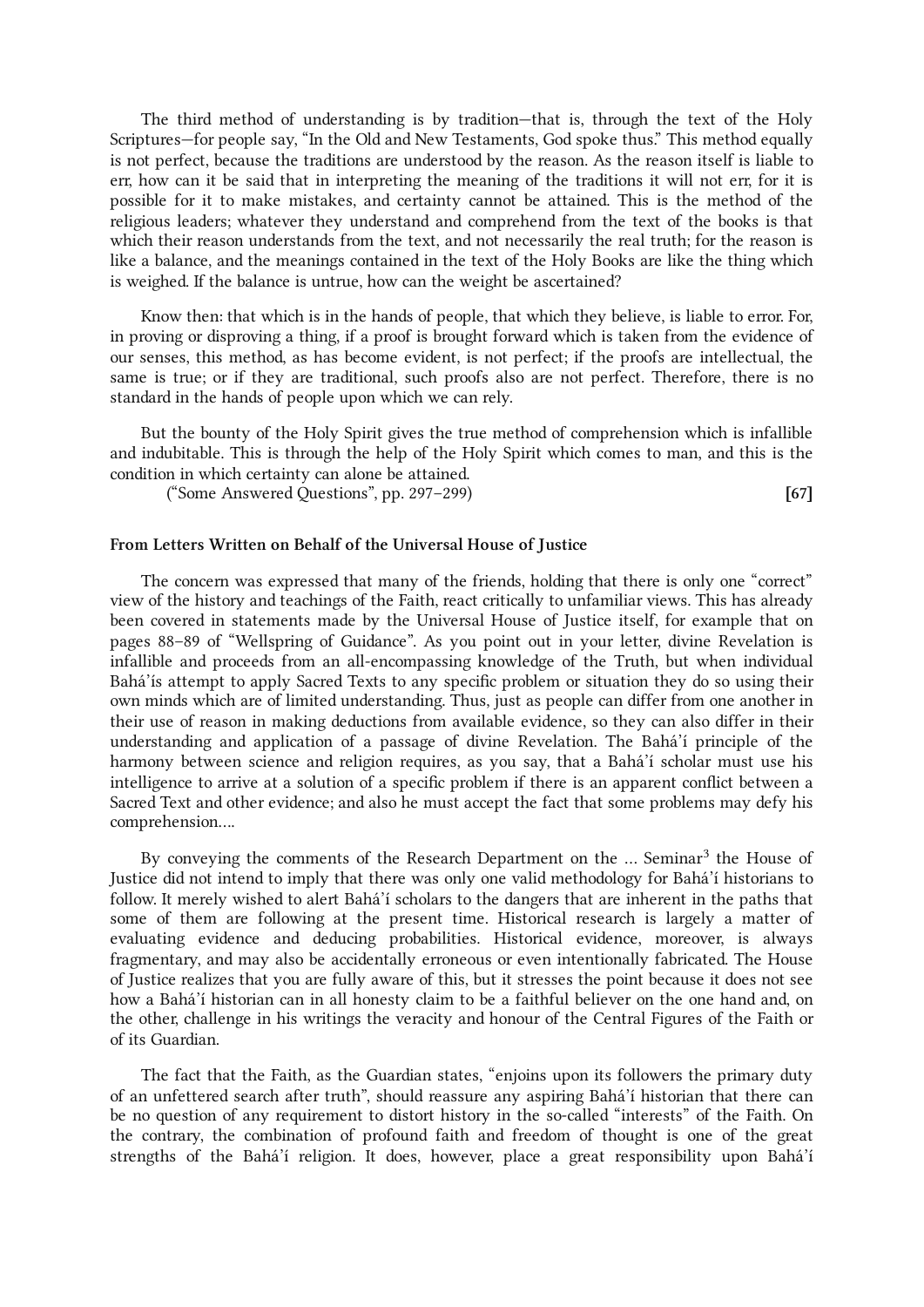historians to put forward their views and conclusions with moderation and due humility. In this connection one of the Tablets of Bahá'u'lláh states:

Thou hast written that one of the friends hath composed a treatise. This was mentioned in the Holy Presence, and this is what was revealed in response: Great care should be exercised that whatever is written in these days doth not cause dissension, and invite the objection of the people. Whatever the friends of the one true God say in these days is listened to by the people of the world. It hath been revealed in the Lawḥ-i-Ḥikmat: "The unbelievers have inclined their ears towards Us in order to hear that which might enable them to cavil against God, the Help in Peril, the Self-Subsisting." Whatever is written should not transgress the bounds of tact and wisdom, and in the words used there should lie hid the property of milk, so that the children of the world may be nurtured therewith, and attain maturity. We have said in the past that one word hath the influence of spring and causeth hearts to become fresh and verdant, while another is like unto blight which causeth the blossoms and flowers to wither. God grant that authors among the friends will write in such a way as would be acceptable to fair-minded souls, and not lead to cavilling by the people.

(18 July 1979 to an individual believer) [68]

<span id="page-20-0"></span>The House of Justice had hoped that the publication of the statement<sup>[4](#page-23-3)</sup> would stimulate discussion among Bahá'í scholars and encourage them to examine more profoundly all aspects of their work, and the effect it has upon both Bahá'í and non-Bahá'í audiences. The aim was not to instruct scholars to abandon any specific methodology but to warn them of the dangers of taking for granted the a priori assumptions of modern non-Bahá'í scholars and of allowing their thinking and their understanding of the Faith to be limited by criteria which they themselves, as Bahá'ís, would know to be in error. It was also the hope of the House of Justice that Bahá'í scholars would realize the significance of the manner in which they express themselves, and that they would guard against use of the proud and scornful language with which some had been publicly referring to their fellow believers who, nevertheless, were devotedly trying to serve the Faith of God.

(8 October 1980 to an individual believer) [69]

From your letter the House of Justice understands that you desire to find ways of conveying spiritual truths in logical ways and demonstrating their validity through scientific proofs. There can be no objection to such an attitude. 'Abdu'l-Bahá Himself used such a method. The danger Bahá'í scholars must avoid is the distortion of religious truth, almost forcibly at times, to make it conform to understandings and perceptions current in the scientific world. True Bahá'í scholars should guard against this. In a letter to a National Spiritual Assembly dated 21 July 1968, the House of Justice wrote:

While it may often be the part of wisdom to approach individuals or an audience from a standpoint of current knowledge, it should never be overlooked that the Revelation of the Manifestation of God is the standard for all knowledge, and scientific statements and theories, no matter how close they may come to the eternal principles proclaimed by God's Messenger, are in their very nature ephemeral and limited. Likewise, attempting to make the Bahá'í Faith relevant to modern society is to incur the grave risk of compromising the fundamental verities of our Faith in an effort to make it conform to current theories and practices.

(7 June 1983 to an individual believer) [70]

The principal concern of the House of Justice is over a methodological bias and discordant tone which seem to inform the work of certain of the authors. The impression given is that, in attempting to achieve what they understand to be academic objectivity, they have inadvertently cast the Faith into a mould which is essentially foreign to its nature, taking no account of the spiritual forces which Bahá'ís see as its foundation. Presumably the justification offered for this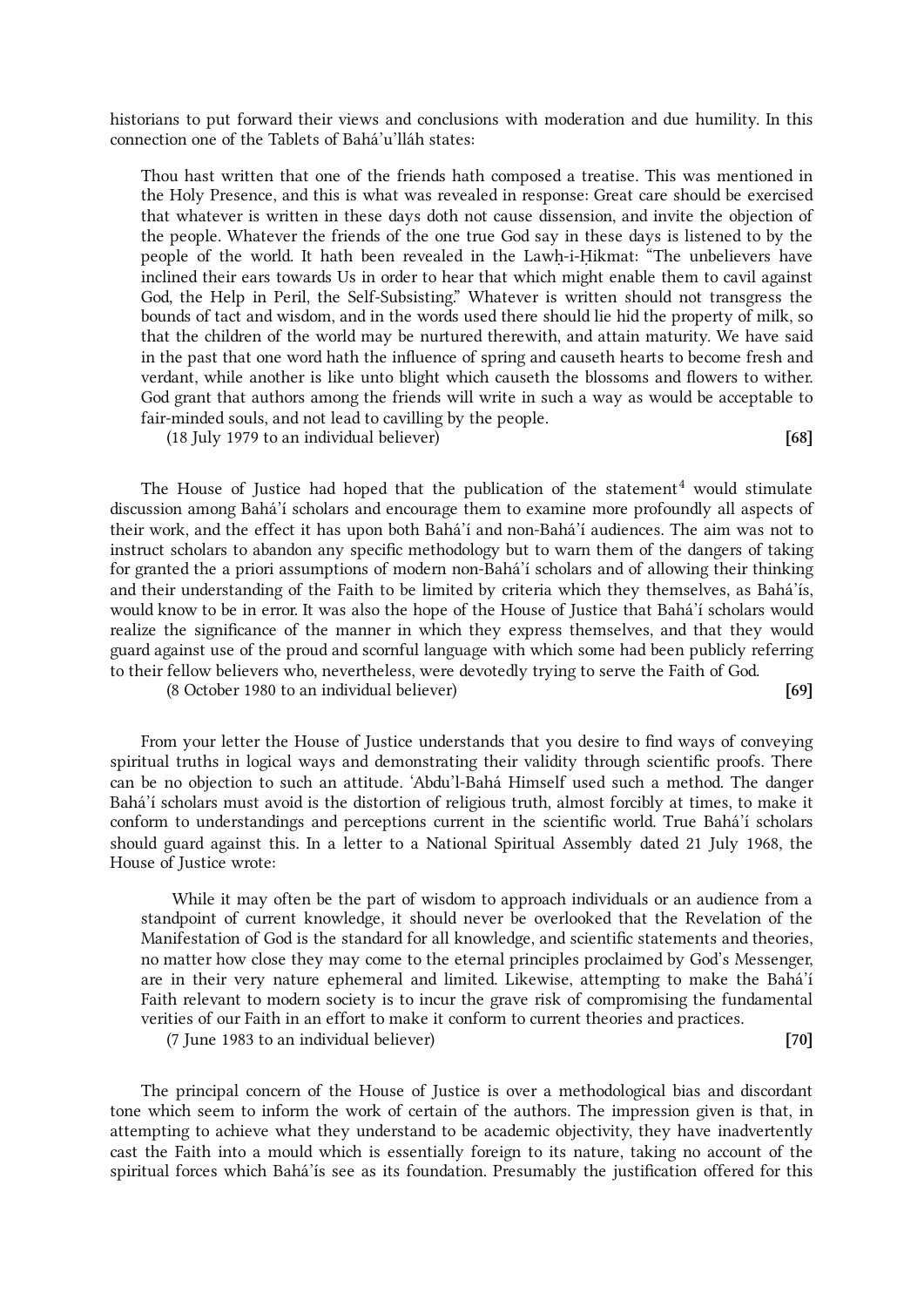approach would be that most scholars of comparative religion are essentially concerned with discernable phenomena, observable events and practical affairs and are used to treating their subject from a western, if not a Christian, viewpoint. This approach, although understandable, is quite impossible for a Bahá'í, for it ignores the fact that our world-view includes the spiritual dimension as an indispensable component for consistency and coherence, and it does not beseem a Bahá'í to write … about his Faith as if he looked upon it from the norm of humanism or materialism.

In other words, we are presented in such articles with the spectacle of Bahá'ís trying to write as if they were non-Bahá'ís. This leads to these authors' drawing conclusions and making implications which are in conflict with Bahá'í teachings and with the reality of the Faith. A good Bahá'í author, when writing for such a publication, should be fully capable of adopting a calmly neutral and expository tone, without falling into the trap of distorting the picture by adopting what is, in essence, a materialistic and localized stance.

(4 October 1994 to a National Spiritual Assembly) [71]

#### <span id="page-21-0"></span>3.5 The Covenant

#### From Letters Written by or on Behalf of Shoghi Effendi

Concerning the course of study you may follow: …. The Cause is such that we can serve it no matter what our profession may be. The only necessity is that we be spiritually minded and not be guided by purely material considerations. We should also not let our studies detain us from deepening our knowledge of the literature of the Cause.

(9 November 1931 on behalf of Shoghi Effendi to an individual believer) [72]

In their efforts to achieve this purpose they must study for themselves, conscientiously and painstakingly, the literature of their Faith, delve into its teachings, assimilate its laws and principles, ponder its admonitions, tenets and purposes, commit to memory certain of its exhortations and prayers, master the essentials of its administration, and keep abreast of its current affairs and latest developments. They must strive to obtain, from sources that are authoritative and unbiased, a sound knowledge of the history and tenets of Islám—the source and background of their Faith—and approach reverently and with a mind purged from preconceived ideas the study of the Qur'án which, apart from the sacred scriptures of the Bábí and Bahá'í Revelations, constitutes the only Book which can be regarded as an absolutely authenticated Repository of the Word of God. They must devote special attention to the investigation of those institutions and circumstances that are directly connected with the origin and birth of their Faith, with the station claimed by its Forerunner, and with the laws revealed by its Author.

(25 December 1938 by Shoghi Effendi to the Bahá'ís of the West, published in "The Advent of Divine Justice" (Wilmette: Bahá'í Publishing Trust, 1990), p. 49) [73]

The Guardian feels that a sound knowledge of history, including religious history, and also of social and economic subjects, is of great help in teaching the Cause to intelligent people; as to what subjects within the Faith you should concentrate on he feels that the young Bahá'ís should gain a mastery of such books as the "Gleanings", "The Dawn-Breakers", "God Passes By", the "Íqán", "Some Answered Questions" and the more important Tablets. All aspects of the Faith should be deeply studied—and … they need to know more about the Administration.

(4 May 1946 on behalf of Shoghi Effendi to an individual believer) [74]

It seems what we need now is a more profound and co-ordinated Bahá'í scholarship in order to attract such men as you are contacting. The world has—at least the thinking world—caught up by now with all the great and universal principles enunciated by Bahá'u'lláh over 70 years ago,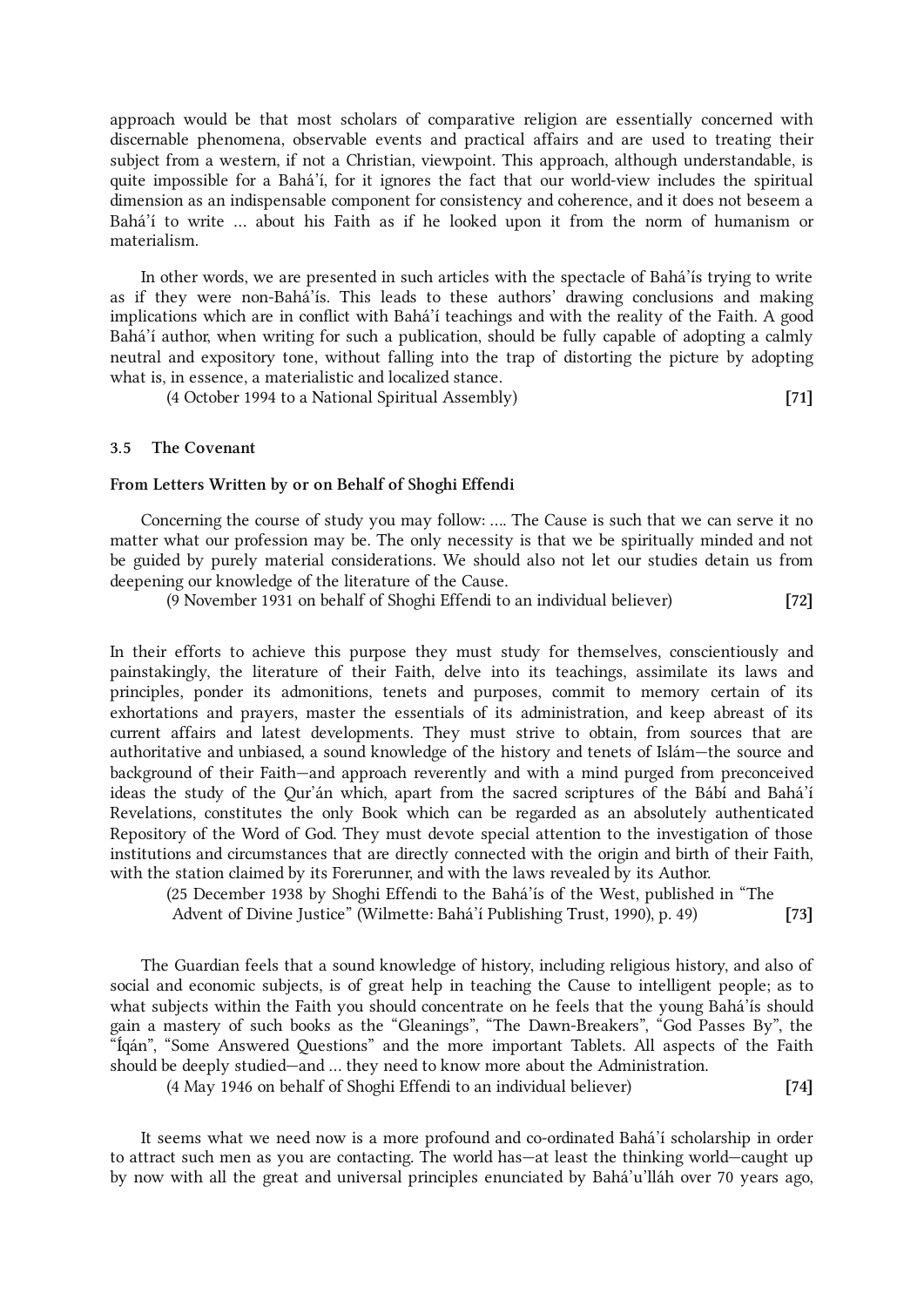and so of course it does not sound "new" to them. But we know that the deeper teachings, the capacity of His projected World Order to re-create society, are new and dynamic. It is these we must learn to present intelligently and enticingly to such men!

(3 July 1949 on behalf of Shoghi Effendi to an individual believer) [75]

He was very pleased to hear you do a lot of lecturing for the Cause; this is a very important field of service and one you should devote as much time to as possible. The public must hear of the Faith, and new ways and means must be devised to bring it to their attention. He also urges you to study the teachings themselves more deeply. Bahá'í scholarship is needed really more than worldly scholarship, for one is spiritual, the other more or less transient. There is a real lack in the Cause of people who know the teachings thoroughly, especially their deeper truths, and who can consequently teach the souls properly and lay a permanent foundation, one that tests and trials will not shake down.

(27 August 1951 on behalf of Shoghi Effendi to an individual believer) [76]

#### From Communications of the Universal House of Justice

In the field of Bahá'í scholarship we feel that it is most important not to stifle the development of Bahá'í scholars by an attitude of censorship or undue criticism. We believe that both the International Teaching Centre and the Boards of Counsellors can render valuable services in this area by encouraging budding scholars and by promoting within the Bahá'í community an atmosphere of tolerance for the views of others. At the same time the fundamental core of the believers' faith should be strengthened by an increasing awareness of the cardinal truth and vital importance of the Covenant, and an ever-growing love for Bahá'u'lláh.

(10 February 1981 memorandum from the Universal House of Justice to the International Teaching Centre) [77]

There can be no doubt that the progress of the Cause from this time onward will be characterized by an ever-increasing relationship to the agencies, activities, institutions and leading individuals of the non-Bahá'í world. We shall acquire greater stature at the United Nations, become better known in the deliberations of governments, a familiar figure to the media, a subject of interest to academics, and inevitably the envy of failing establishments. Our preparation for and response to this situation must be a continual deepening of our faith, an unwavering adherence to its principles of abstention from partisan politics and freedom from prejudices, and above all an increasing understanding of its fundamental verities and relevance to the modern world.

(Riḍván 1984 to the Bahá'ís of the World) [78]